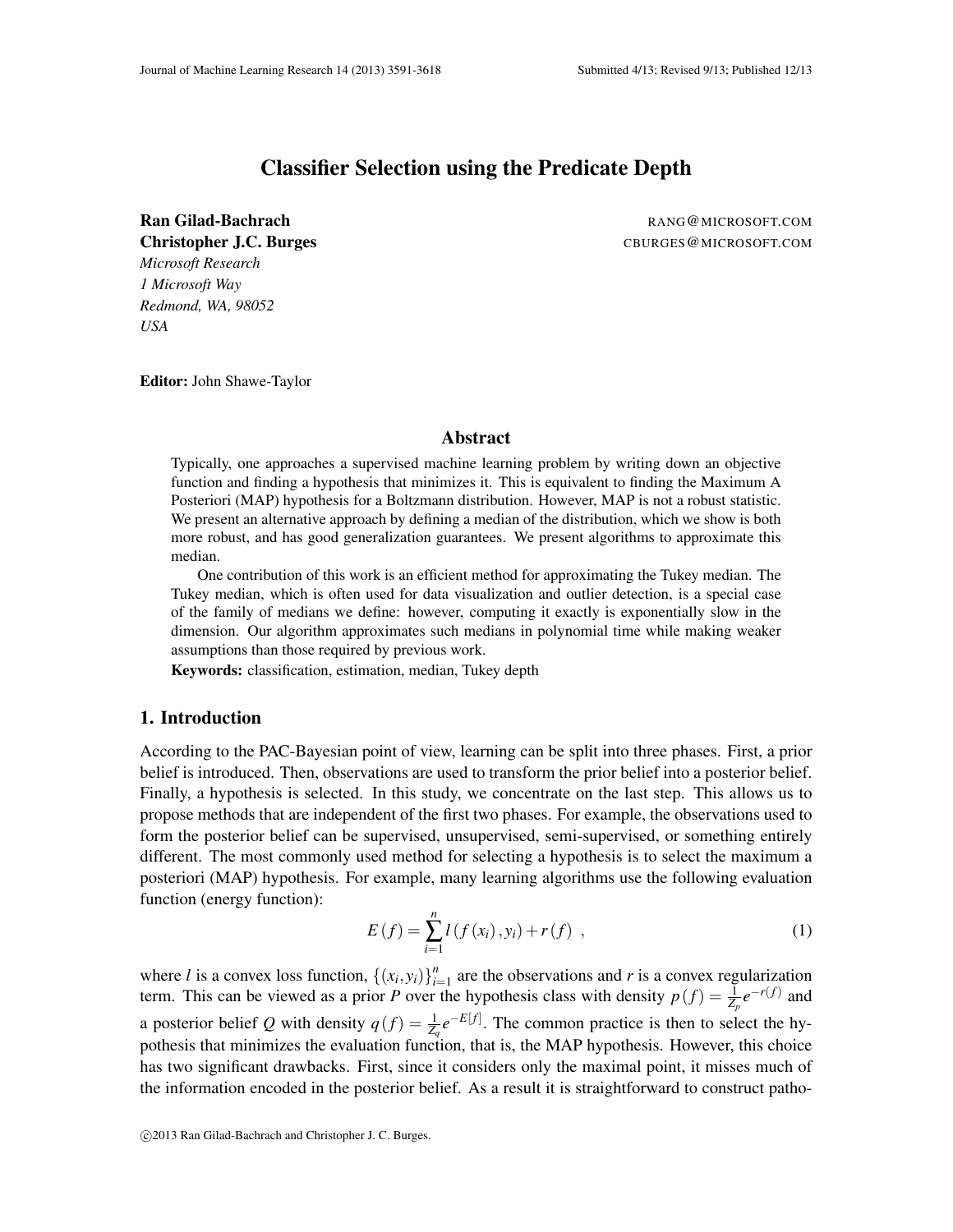logical examples: in Section 2.4 we give an example where the MAP classifier solution disagrees with the Bayes optimal hypothesis on every point, and where the Bayes optimal hypothesis<sup>1</sup> in fact *minimizes* the posterior probability. Second, the MAP framework is sensitive to perturbations in the posterior belief. That is, if we think of the MAP hypothesis as a statistic of the posterior, it has a low breakdown point (Hampel, 1971): in fact, its breakdown point is zero as demonstrated in Section 2.2.

This motivates us to study the problem of selecting the best hypothesis, given the posterior belief. The goal is to select a hypothesis that will generalize well. Two well known methods for achieving this are the Bayes optimal hypothesis, and the Gibbs hypothesis, which selects a random classifier according to the posterior belief. However the Gibbs hypothesis is non-deterministic, and in most cases the Bayes optimal hypothesis is not a member of the hypothesis class; these drawbacks are often shared by other hypothesis selection methods. This restricts the usability of these approaches. For example, in some cases, due to practical constraints, only a hypothesis from a given class can be used; ensembles can be slow and can require large memory footprint. Furthermore stochasticity in the predictive model can make the results non-reproducible, which is unacceptable in many applications, and even when acceptable, makes the application harder to debug. Therefore, in this work we limit the discussion to the following question: given a hypothesis class  $\mathcal F$  distributed according to a posterior belief *Q*, how can one select a hypothesis  $f \in \mathcal{F}$  that will generalize well? We further limit the discussion to the binary classification setting.

To answer this question we extend the notions of depth and the multivariate median, that are commonly used in multivariate statistics (Liu et al., 1999), to the classification setting. The depth function measures the centrality of a point in a sample or a distribution. For example, if *Q* is a probability measure over  $\mathbb{R}^d$ , the Tukey depth for a point  $x \in \mathbb{R}^d$ , also known as the half-space depth (Tukey, 1975), is defined as

TukeyDepth<sub>Q</sub> 
$$
(x|Q) = \inf_{H \text{S.t. } x \in H \text{ and } H \text{ is a halfspace}} Q(H)
$$
. (2)

That is, the depth of a point *x* is the minimal measure of a half-space that contains it.<sup>2</sup> The Tukey depth also has a minimum entropy interpretation: each hyperplane containing *x* defines a Bernoulli distribution by splitting the distribution *Q* in two. Choose that hyperplane whose corresponding Bernoulli distribution has minimum entropy. The Tukey depth is then the probability mass of the halfspace on the side of the hyperplane with the lowest such mass.

The depth function is thus a measure of centrality. The median is then simply defined as the deepest point. It is easy to verify that in the univariate case, the Tukey median is indeed the standard median. In this work we extend Tukey's definition beyond half spaces and define a depth for any hypothesis class which we call the predicate depth. We show that the generalization error of a hypothesis is inversely proportional to its predicate depth. Hence, the median predicate hypothesis, or *predicate median,* has the best generalization guarantee. We present algorithms for approximating the predicate depth and the predicate median. Since the Tukey depth is a special case of the predicate depth, our algorithms provide polynomial approximations to the Tukey depth and the Tukey median as well. We analyze the stability of the predicate median and also discuss the case where a convex evaluation function  $E(f)$  (see Equation (1)) is used to form the posterior belief. We show that in

<sup>1.</sup> The Bayes optimal hypothesis is also known as the Bayes optimal classifier. It performs a weighted majority vote on each prediction according to the posterior.

<sup>2.</sup> Note that we can restrict the half spaces in (2) to those half spaces for which *x* lies on the boundary.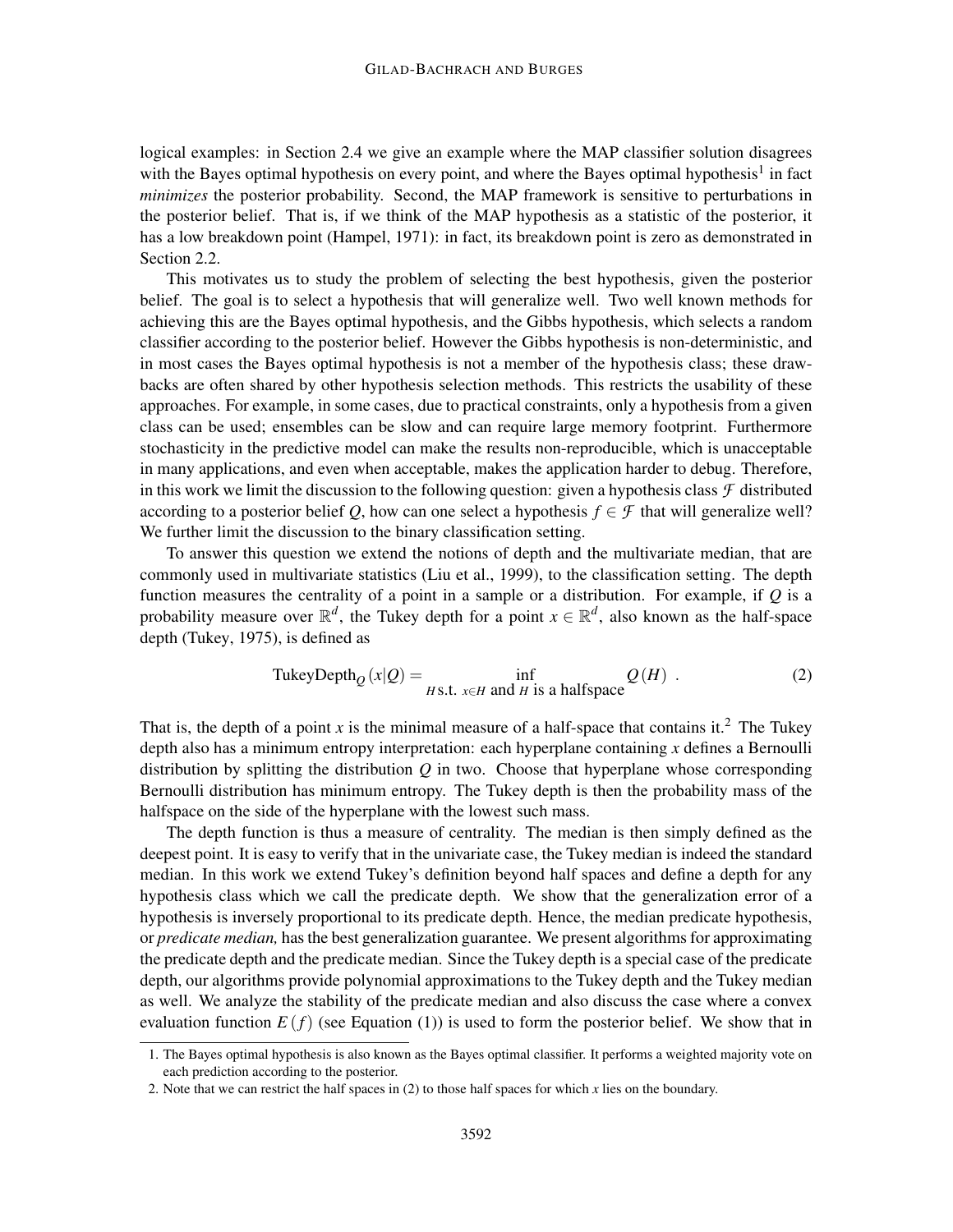| <b>Symbol</b>               | <b>Description</b>                                                                       |
|-----------------------------|------------------------------------------------------------------------------------------|
| $\chi$                      | a sample space                                                                           |
| $\mathcal{X}$               | an instance $x \in \mathcal{X}$                                                          |
| $\mu$                       | a probability measure over $X$                                                           |
| $\overline{S}$              | a sample of instances, $S = \{x_1, \ldots, x_u\}.$                                       |
| $\mathcal{F}$               | a function class. $f \in \mathcal{F}$ is a function $f : X \mapsto \pm 1$ .              |
| f, g                        | functions in the function class $\mathcal F$                                             |
| P,Q,Q'                      | probability measures over $\mathcal F$                                                   |
| $\tau$                      | a sample of functions, $T = \{f_1, \ldots, f_n\}.$                                       |
| $D_O(f x)$                  | The depth of the function $f$ on the instance $x$ with respect to the measure $Q$ .      |
| $D_Q(f)$                    | The depth of the function $f$ with respect to the measure $Q$ .                          |
| $D_0^{\delta,\mu}(f)$       | The $\delta$ -insensitive depth of f with respect to Q and $\mu$ .                       |
| $\hat{D}_T(f x)$            | The <i>empirical depth</i> of $f$ on the instance $x$ with respect to the sample $T$     |
| $\overline{\hat{D}_T^S}(f)$ | The <i>empirical depth</i> of $f$ with respect to the samples $T$ and $S$ .              |
| $\mathbf{v}$                | A probability measure over $\overline{X} \times {\{\pm 1\}}$                             |
| $\mathcal{S}$               | a sample $\{(x_i, y_i)\}_{i=1}^m$ from $(X \times {\pm 1})^m$                            |
| $R_{\rm v}(f)$              | The generalization error of $f$ : $R_v(f) = Pr_{(x,y)\sim v} [f(x) \neq y].$             |
| $R_{\mathcal{S}}(f)$        | The empirical error of $f: R_{\mathcal{S}}(f) = Pr_{(x,y)\sim\mathcal{S}}[f(x) \neq y].$ |

Table 1: A summary of the notation used in this work

this special case, the average hypothesis has a depth of at least  $1/e$ , independent of the dimension. Hence, it enjoys good generalization bounds.

In the first part of this work we introduce the notion of predicate depth. We discuss its properties and contrast them with the properties of the MAP estimator. In the second part we discuss algorithmic aspects. We address both the issues of approximating depth and of approximating the deepest hypothesis, that is, the predicate median. Table 1 contains a summery of the notation we use.

# 2. The Predicate Depth: Definitions and Properties

In this study, unlike Tukey who used the depth function on the instance space, we view the depth function as operating on the dual space, that is the space of classification functions. Moreover, the definition here extends beyond the linear case to any function class. The depth function measures the agreement of the function  $f$  with the weighted majority vote on  $x$ . A deep function is a function that will always have a large agreement with its prediction among the class *F* .

**Definition 1** Let  $\mathcal{F}$  be a function class and let Q be a probability measure over  $\mathcal{F}$ . The predicate *depth of f on the instance*  $x \in X$  *with respect to Q is defined as* 

$$
D_Q(f|x) = \Pr_{g \sim Q}[g(x) = f(x)] .
$$

*The predicate depth of f with respect to Q is defined as*

$$
D_Q(f) = \inf_{x \in X} D_Q(f | x) = \inf_{x \in X} \Pr_{g \sim Q}[g(x) = f(x)] \; .
$$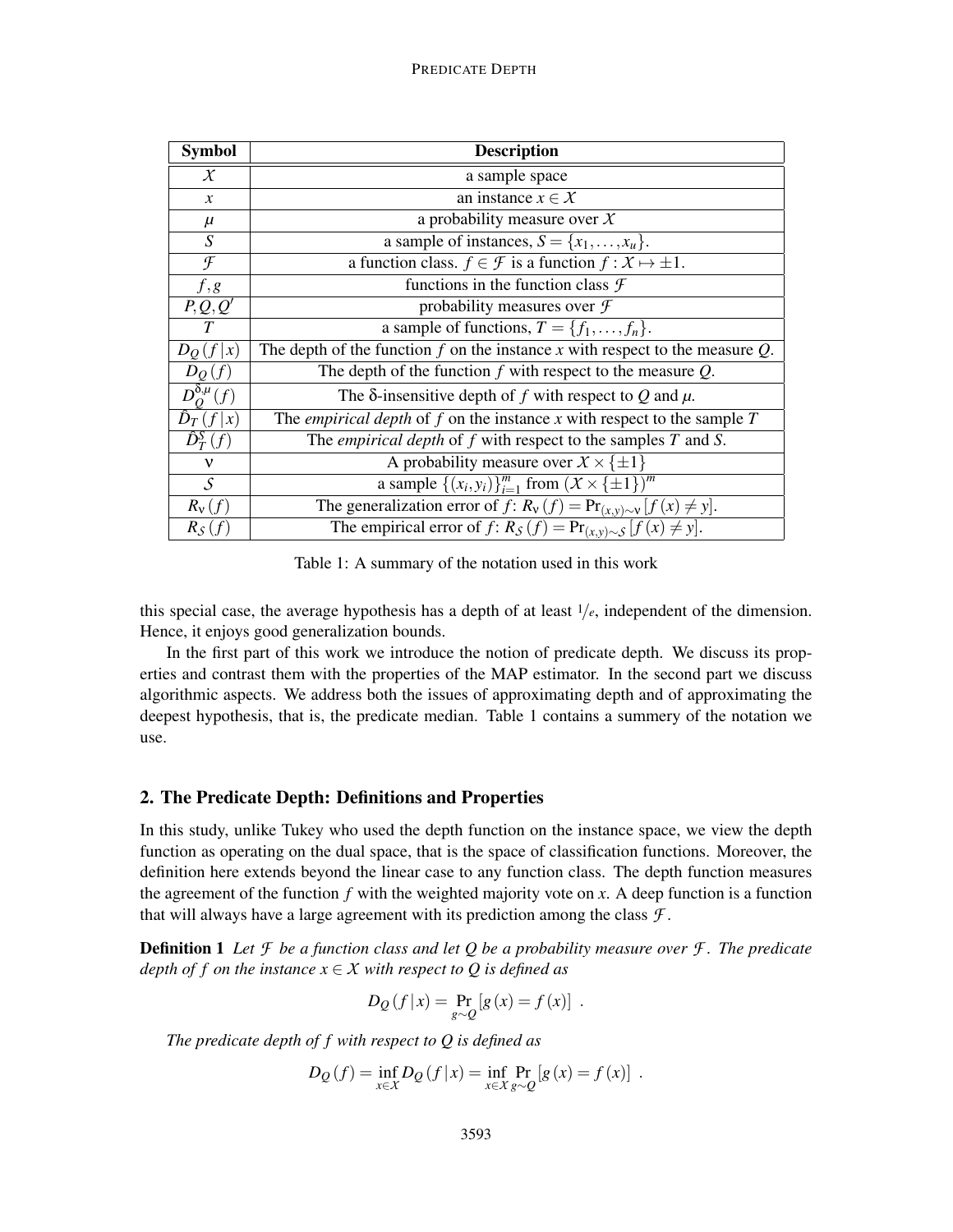The Tukey-Depth is a special case of this definition as discussed in section 2.1. We can now define the predicate median:

Definition 2 *Let F be a function class and let Q be a probability measure over F . f* <sup>∗</sup> *is a predicate median of F with respect to Q if*

$$
\forall f \in \mathcal{F}, \ D_{\mathcal{Q}}(f) \leq D_{\mathcal{Q}}(f^*) \ .
$$

We show later, in Theorem 13, that if  $\mathcal F$  is closed then the median always exists, for every probability measure *Q*. The depth  $D_Q(f)$  is defined as the infimum over all points  $x \in \mathcal{X}$ . However, for our applications, we can tolerate some instances  $x \in \mathcal{X}$  which have small depth, as long as most of the instances have large depth. Therefore, we define the δ-insensitive depth:

Definition 3 *Let F be a function class and let Q be a probability measure over F . Let µ be a probability measure over X and let*  $\delta \geq 0$ *. The*  $\delta$ *-insensitive depth of f* with respect to Q and  $\mu$  is *defined as*

$$
D_Q^{\delta,\mu}(f) = \sup_{X' \subseteq X, \mu(X') \le \delta} \inf_{x \in X \setminus X'} D_Q(f|x) .
$$

The δ-insensitive depth function relaxes the infimum in the depth definition. Instead of requiring that the function *f* always have a large agreement in the class  $\mathcal{F}$ , the  $\delta$ -insensitive depth makes this requirement on all but a set of the instances with probability mass δ.

With these definitions in hand, we next provide generalization bounds for deep hypotheses. The first theorem shows that the error of a deep function is close to the error of the Gibbs classifier.

# Theorem 4 *Deep vs. Gibbs*

*Let* Q be a measure on *F* . Let  $v$  be a measure on  $X \times \{\pm 1\}$  with the marginal  $\mu$  on X. For every *f the following holds:*

$$
R_{\mathbf{v}}(f) \le \frac{1}{D_{Q}(f)} E_{g \sim Q} \left[ R_{\mathbf{v}}(g) \right]
$$
 (3)

*and*

$$
R_{\mathbf{v}}(f) \le \frac{1}{D_{Q}^{\delta,\mu}(f)} E_{g \sim Q} \left[ R_{\mathbf{v}}(g) \right] + \delta \tag{4}
$$

Note that the term  $E_{g \sim Q}[R_v(g)]$  is the expected error of the Gibbs classifier (which is not necessarily the same as the expected error of the Bayes optimal hypothesis). Hence, this theorem proves that the generalization error of a deep hypothesis cannot be large, provided that the expected error of the Gibbs classifier is not large.

**Proof** For every  $x^* \in \mathcal{X}$  we have that

$$
\Pr_{g \sim Q, (x, y) \sim v} [g(x) \neq y | x = x^*]
$$
\n
$$
\geq \Pr_{g \sim Q, (x, y) \sim v} [f(x) \neq y \text{ and } g(x) = f(x) | x = x^*]
$$
\n
$$
= \Pr_{(x, y) \sim v} [f(x) \neq y | x = x^*] \Pr_{g \sim Q, (x, y) \sim v} [g(x) = f(x) | x = x^* \text{ and } f(x) \neq y]
$$
\n
$$
= \Pr_{(x, y) \sim v} [f(x) \neq y | x = x^*] \Pr_{g \sim Q, (x, y) \sim v} [g(x) = f(x) | x = x^*]
$$
\n
$$
= \Pr_{(x, y) \sim v} [f(x) \neq y | x = x^*] D_Q(f | x^*) \geq \Pr_{(x, y) \sim v} [f(x) \neq y | x = x^*] D_Q(f) .
$$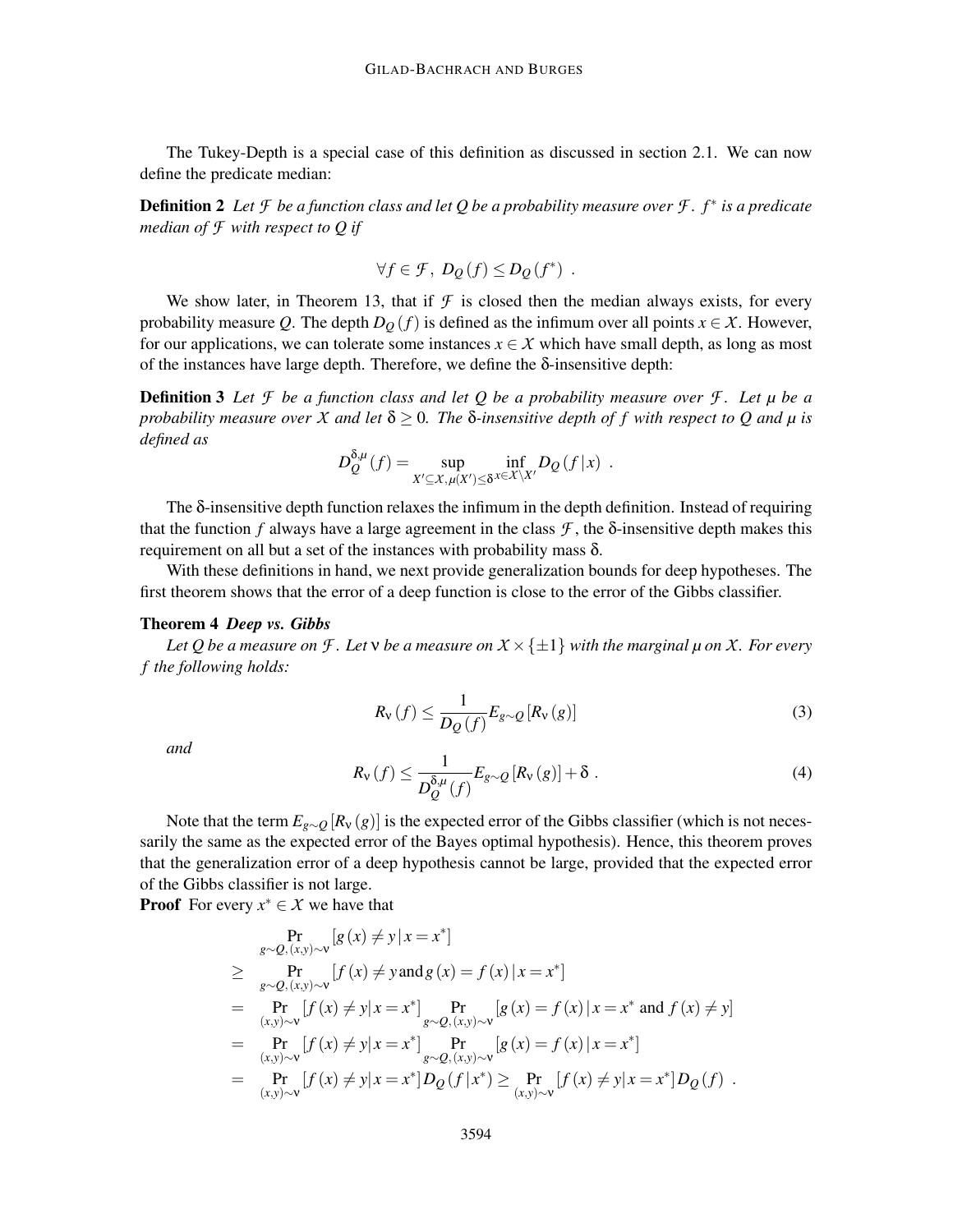First we prove (4). Define the set  $Z = \left\{ x : D_Q(f|x) < D_Q^{\delta,\mu} \right\}$  $\left\{\begin{array}{c} \delta,\mu\\Q\end{array}(f)\right\}$ . Clearly  $\mu(Z) \leq \delta$ . By slight abuse of notation, we define the function  $Z(x)$  such that  $Z(x) = 1$  if  $x \in Z$  and  $Z(x) = 0$  if  $x \notin Z$ . With this definition we have

$$
\frac{1}{D_Q^{\delta,\mu}(f)} E_{g\sim Q}[R_{\nu}(g)] + \delta \geq E_{x^* \sim \mu} \left[ \frac{1}{D_Q^{\delta,\mu}(f)} \Pr_{g\sim Q,(x,y)\sim \nu} [g(x) \neq y | x = x^*] + Z(x^*) \right]
$$
\n
$$
\geq E_{x^* \sim \mu} \left[ \frac{1}{D_Q^{\delta,\mu}(f)} \Pr_{(x,y)\sim \nu} [f(x) \neq y | x = x^*] D_Q(f | x^*) + Z(x^*) \right]
$$
\n
$$
\geq E_{x^* \sim \mu} \left[ \Pr_{(x,y)\sim \nu} [f(x) \neq y | x = x^*] \right] = R_{\nu}(f) .
$$

(3) follows in the same way by setting both *Z* and  $\delta$  to be zero.

$$
\blacksquare
$$

Theorem Deep vs. Gibbs (Theorem 4) bounds the ratio of the generalization error of the Gibbs classifier and the generalization error of a given classifier as a function of the depth of the given classifier. For example, consider the Bayes optimal classifier. By definition, the depth of this classifier is at least one half; thus Theorem 4 recovers the well-known result that the generalization error of the Bayes optimal classifier is at most twice as large as the generalization error of the Gibbs classifier.

Next, we combine Theorem Deep vs. Gibbs (Theorem 4) with PAC-Bayesian bounds (McAllester, 1999) to bound the difference between the training error and the generalization error. We use the version of the PAC-Bayesian bounds in Theorem 3.1. of Germain et al. (2009).

### Theorem 5 *Generalization Bounds*

*Let*  $\nu$  *be a probability measure on*  $X \times \{\pm 1\}$ *, let P be a fixed probability measure on*  $\mathcal F$  *chosen*  $a$  priori, and let  $\delta, \kappa > 0$ . For a proportion  $1 - \delta$  of samples  $S \sim v^m$ ,

$$
\forall Q, \, \forall f, \, R_{\nu}(f) \leq \frac{1}{(1-e^{-\kappa})D_Q(f)} \left( \kappa E_{g \sim Q} \left[ R_S(g) \right] + \frac{1}{m} \left[ KL(Q||P) + \ln \frac{1}{\delta} \right] \right) .
$$

 $$ 

$$
\forall Q, \,\forall f, \, R_{\nu}(f) \leq \frac{1}{(1-e^{-\kappa})D_Q^{\delta',\mu}(f)} \left(\kappa E_{g\sim Q} \left[R_S\left(g\right)\right]+\frac{1}{m}\left[KL\left(Q||P\right)+\ln\frac{1}{\delta}\right]\right)+\delta'\;,
$$

*where µ is the marginal of* ν *on X.*

**Proof** Applying the bounds in Theorem 4 to the PAC-Bayesian bounds in Theorem 3.1 of Germain et al. (2009) yields the stated results.  $\blacksquare$ 

The generalization bounds theorem (Theorem 5) shows that if a deep function exists, then it is expected to generalize well, provided that the PAC-Bayes bound for  $Q$  is sufficiently smaller than the depth of *f* . This justifies our pursuit to find the deepest function, that is, the median. However, the question remains: are there any deep functions? In the following section we show that this indeed the case for linear classifiers.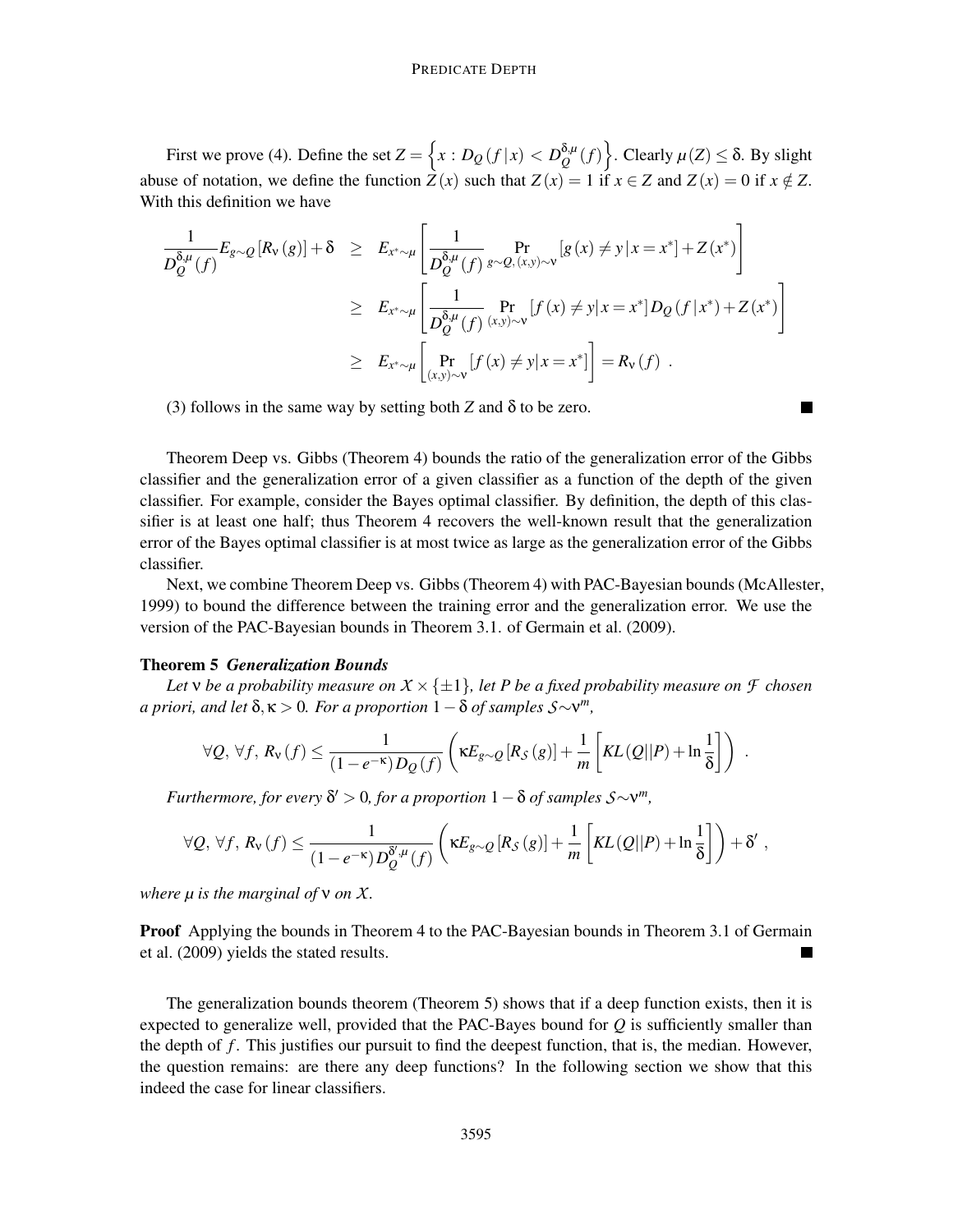# 2.1 Depth for Linear Classifiers

In this section we discuss the special case where the hypothesis class consists of linear classifiers. Our goal is to show that deep functions exist and that the Tukey depth is a special case of the predicate depth. To that end we use a variant of linear classifiers called *linear threshold functions*. We denote by  $\mathbb{S} = \{x \in \mathbb{R}^d : ||x|| = 1\}$  the unit sphere. In this setting  $\mathcal{F} = \mathbb{R}^d$  and  $\mathcal{X} = \mathbb{S} \times \mathbb{R}$  such that  $f \in \mathcal{F}$  operates on  $x = (x_v, x_\theta) \in \mathcal{X}$  by  $f(x) = \text{sign}(f \cdot x_v - x_\theta)$ .<sup>3</sup> One can think of an instance  $x \in X$  as a combination of a direction, denoted by  $x_v$ , and an offset  $x_{\theta}$ .

**Theorem 6** Let  $X = \mathbb{S} \times \mathbb{R}$  and  $\mathcal{F}$  be the class of linear threshold functions over X. Let Q be *a* probability measure over *F* with density function  $q(f)$  such that  $q(f) = \frac{1}{Z} \exp(-E(f))$  where *E* (*f*) is a convex function. Let  $f^* = E_{f\sim Q}[f]$ . Then  $D_Q(f^*) \ge 1/e$ .

**Proof** From the definition of  $q(f)$  it follows that it is log-concave. Borell (1975) proved that *Q* is log-concave if and only if *q* is log-concave. Hence, in the setting of the theorem, *Q* is log concave. The Mean Voter Theorem of Caplin and Nalebuff (1991) shows that if *f* is the center of gravity of *Q* then for every *x*,  $D_0(f|x) \ge 1/e$  and thus the center of gravity of *Q* has a depth of at least  $1/e$  (*e* is Euler's number). Note that since  $\mathcal{F} = \mathbb{R}^d$  then the center of gravity is in  $\mathcal{F}$ .

Recall that it is common practice in machine learning to use convex energy functions  $E(f)$ . For example, SVMs (Cortes and Vapnik, 1995) and many other algorithms use energy functions of the form presented in (1) in which both the loss function and the regularization functions are convex, resulting in a convex energy function. Hence, in all these cases, the median, that is the deepest point, has a depth of at least  $1/e<sup>4</sup>$ . This leads to the following conclusion:

**Conclusion 1** *In the setting of Theorem 6, let*  $f^* = E_{f \sim O}[f]$ *. Let*  $\vee$  *be a probability measure on*  $X \times \{\pm 1\}$ , let P be a probability measure of F and let  $\delta, \kappa > 0$ . With a probability greater than <sup>1</sup>−<sup>δ</sup> *over the sample S sampled from* <sup>ν</sup> *m:*

$$
R_{\nu}(f^*) \leq \frac{e}{(1-e^{-\kappa})} \left( \kappa E_{g\sim Q} \left[ R_{\mathcal{S}}(g) \right] + \frac{1}{m} \left[ KL(Q||P) + \ln \frac{1}{\delta} \right] \right) .
$$

Proof This results follows from Theorem 5 and Theorem 6.

We now turn to show that the Tukey depth is a special case of the predicate depth. Again, we will use the class of linear threshold functions. Since  $\mathcal{F} = \mathbb{R}^d$  in this case we will treat  $f \in \mathcal{F}$  both as a function and as a point. Therefore, a probability measure  $Q$  over  $\mathcal F$  is also considered as a probability measure over  $\mathbb{R}^d$ . The following shows that for any  $f \in \mathcal{F}$ , the Tukey-depth of *f* and the predicate depth of *f* are the same.

**Theorem 7** *If*  $\mathcal{F}$  *is the class of threshold functions then for every*  $f \in \mathcal{F}$ *:* 

$$
D_Q(f) = \text{TukeyDepth}_Q(f) \enspace .
$$

<sup>3.</sup> We are overloading notation here: *f* is treated as both a point in  $\mathbb{R}^d$  and a function  $f(x)$  :S  $\times \mathbb{R} \to \pm 1$ .

<sup>4.</sup> Note that optimization in general finds the MAP, which can be very different from (and less robust than) the median (see Section 2.4).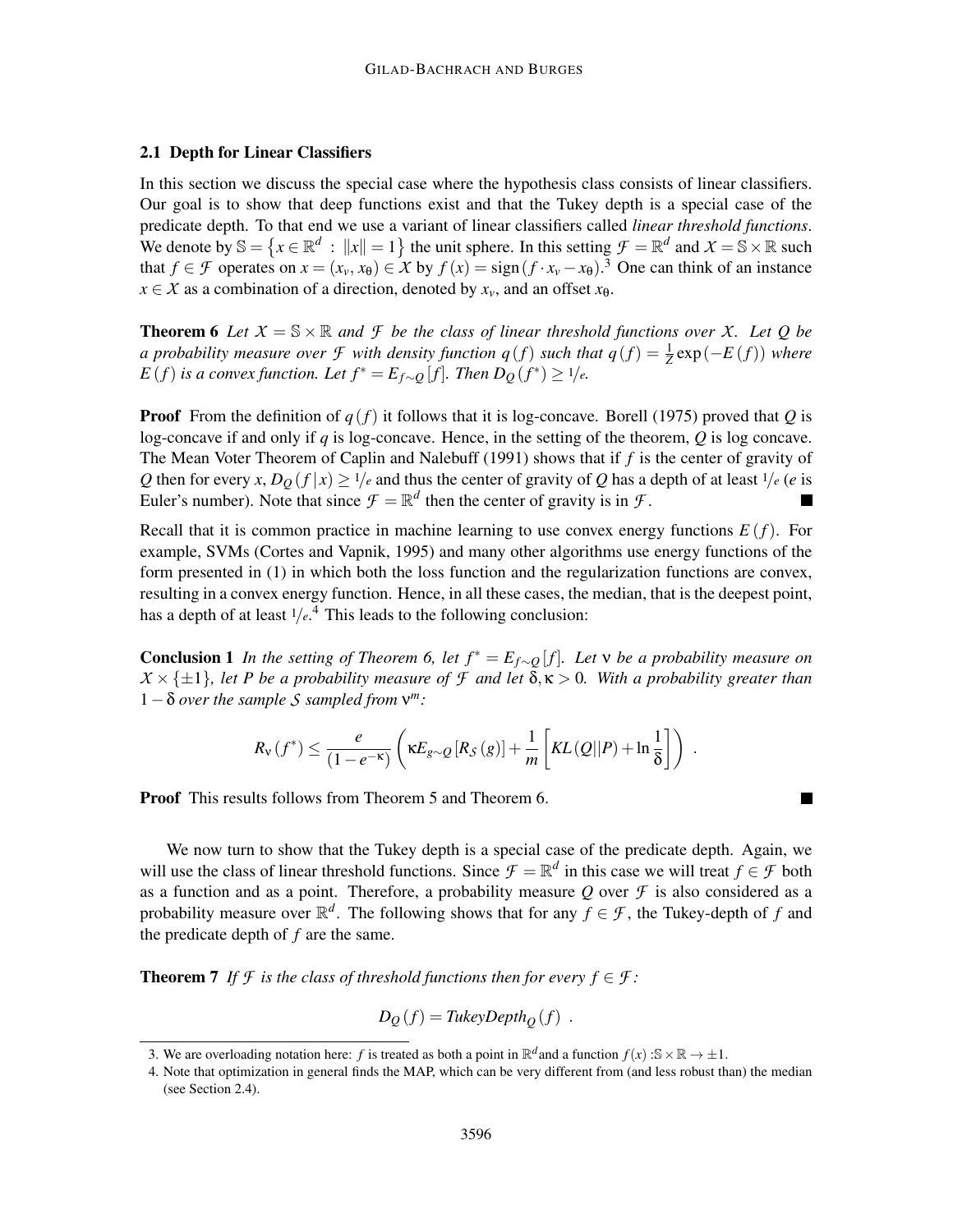**Proof** Every closed half-space *H* in  $\mathbb{R}^d$  is uniquely identified by a vector  $z_H \in \mathbb{S}$  orthogonal to its hyperplane boundary and an offset  $\theta$ <sub>H</sub> such that

$$
H = \{g : g \cdot z_H \geq \theta_H\} .
$$

In other words, there is a 1 – 1 correspondence between half-spaces and points in  $S \times \mathbb{R}$  such that  $H \mapsto (z_H, \theta_H)$  and such that

$$
g \in H \Leftrightarrow g((z_H, \theta_H)) \equiv sign(g \cdot z_H - \theta_H) = 1.
$$

The Tukey depth of *f* is the infimum measure of half-spaces that contain *f* :

$$
\begin{aligned} \text{TukeyDepth}_{Q}(f) &= \inf_{H:f \in H} Q(H) &= \inf_{x:f(x)=1} Q\{g : g(x) = 1\} \\ &= \inf_{x:f(x)=1} D_{Q}(f|x) \\ &\geq D_{Q}(f) \end{aligned}
$$

Hence, the Tukey depth cannot be larger than the predicate depth.

Next we show that the Tukey depth cannot be smaller than the predicate depth for if the Tukey depth is smaller than the predicate depth then there exists a half space *H* such that its measure is smaller than the predicate depth. Let  $x = (z_H, \theta_H)$ . Since  $f \in H$  then  $f(x) = 1$  and thus

$$
D_{Q}(f) > Q(H) = Q\{g : g(x) = 1\} = D_{Q}(f|x) \ge D_{Q}(f)
$$

which is a contradiction. Therefore, the Tukey depth can be neither smaller nor larger than the predicate depth and so the two must be equal.

#### 2.2 Breakdown Point

We now turn to discuss another important property of the hypothesis selection mechanism: the breakdown point. Any solution to the hypothesis selection problem may be viewed as a statistic of the posterior *Q*. An important property of any such statistic is its stability: that is, informally, by how much must *Q* change in order to produce an arbitrary value of the statistic? This is usually referred to as the breakdown point (Hampel, 1971). We extend the definition given there as follows:

Definition 8 *Let Est be a function that maps probability measures to F . For two probability measures* Q and Q' let  $\delta(Q, Q')$  be the total variation distance:

$$
\delta(Q,Q') = \sup \{|Q(A) - Q'(A)| : A \text{ is measurable}\}\
$$

.

.

*For every function*  $f \in \mathcal{F}$  *let d* (*Est*, *Q*, *f*) *be the distance to the closest*  $Q'$  *such that*  $Est(Q') = f$ :

$$
d\left(\text{Est}, Q, f\right) = \inf \left\{ \delta\left(Q, Q'\right) : \text{Est}\left(Q'\right) = f \right\}
$$

*The breakdown Est at Q is defined to be*

 ${\bf b}$ reak ${\bf d}$ own $({\bm E}$ s ${\bm t}, {\bm {\cal Q}}) = {\rm sup}$ *<sup>f</sup>*∈*F*  $d$  (**Est**,  $Q$ ,  $f$ ).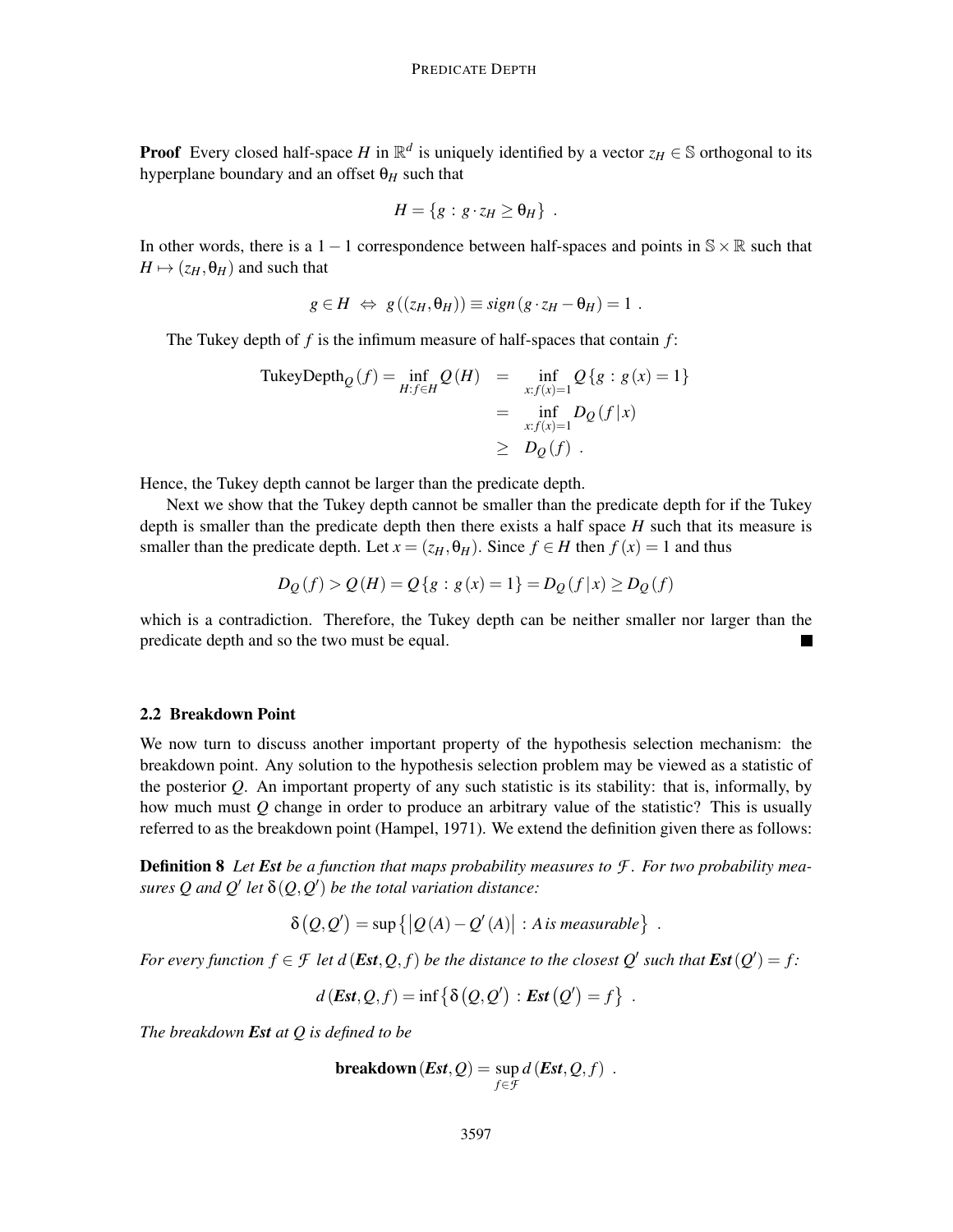This definition may be interpreted as follows; if  $s =$  **breakdown** (Est, Q) then for every  $f \in \mathcal{F}$ , we can force the estimator Est to use *f* as its estimate by changing *Q* by at most *s* in terms of total variation distance. Therefore, the larger the breakdown point of an estimator, the more stable it is with respect to perturbations in *Q*.

As mentioned before, our definition of the breakdown point for an estimator stems from the work of Hampel (1971) who was the first to introduce the concept. Since then, different modifications have been suggested to address different scenarios. Davies and Gather (2005) discuss many of these definitions. He (2005) noted that one can make the breakdown point trivial, for instance, if Est is a fixed estimator that is not affected by its input, it has the best possible breakdown point of 1. Moreover, it suffices to have a single function *f* that cannot be produced as the output of Est to make the above definition trivial. To prevent these pathologies, Definition 8 should only be used when Est is such that for every *f* there exists  $Q'$  for which  $Est(Q') = f$  which is the case for the estimators we study here.

The following theorem lower bounds the stability of the median estimator as a function of its depth.

Theorem 9 *Let Q be a posterior over F . Let*

$$
X' = \{x \in X \text{ s.t. } \forall f_1, f_2 \in \mathcal{F}, f_1(x) = f_2(x)\} \text{ and}
$$
  
\n
$$
p = \inf_{x \in X \setminus X', y \in \{\pm 1\}} Q\{f : f(x) = y\}.
$$

*If d is the depth of the median for Q then breakdown (median,*  $Q$ *)*  $\geq \frac{d-p}{2}$ *.* 

**Proof** Let  $\varepsilon > 0$ . There exists  $\hat{f}$  and  $\hat{x}$  such that  $Q\{f : f(\hat{x}) = \hat{f}(\hat{x})\} < p + \varepsilon$ . Let  $f^*$  be the median of *Q*. Let *Q'* be such that  $\hat{f}$  is the median of *Q'*, so that

$$
D_{Q'}(f^*) \leq D_{Q'}(\hat{f}) .
$$

Note that for every *f* we have that

$$
|D_Q(f)-D_{Q'}(f)|\leq \delta(Q,Q') .
$$

This follows since

$$
|D_{Q}(f) - D_{Q'}(f)| = \left| \inf_{x} (Q\{f' : f'(x) = f(x)\}) - \inf_{x} (Q'\{f' : f'(x) = f(x)\}) \right|
$$
  
\$\leq \delta(Q, Q')\$.

Since  $D_Q(\hat{f}) < p + \varepsilon$  then

$$
d - \delta(Q, Q') \le D_{Q'}(f^*) \le D_{Q'}(\hat{f}) < p + \varepsilon + \delta(Q, Q') .
$$

Hence

$$
\delta\big(\mathcal{Q},\mathcal{Q}'\big) > \frac{d-p-\epsilon}{2}
$$

and thus

breakdown (median, *Q*) > 
$$
\frac{d-p-\epsilon}{2}
$$
.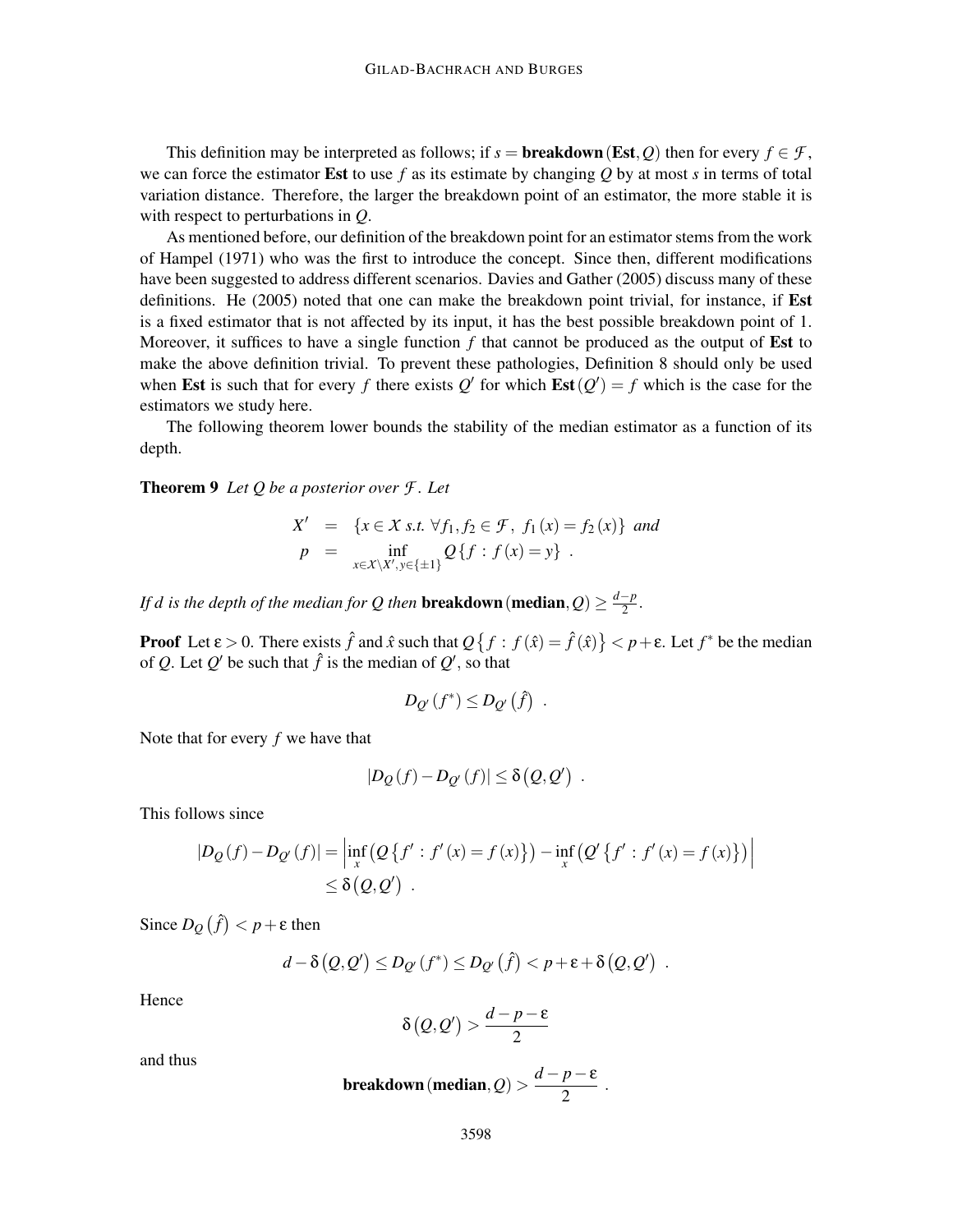Since this is true for every  $\varepsilon > 0$  it follows that

breakdown (median, 
$$
Q
$$
)  $\geq \frac{d-p}{2}$ 

.

 $\blacksquare$ 

 $\blacksquare$ 

### 2.3 Geometric Properties of the Depth Function

In this section we study the geometry of the depth function. We show that the level sets of the depth functions are convex. We also show that if the function class  $\mathcal F$  is closed then the median exists. First, we define the term *convex hull* in the context of function classes:

**Definition 10** *Let*  $\mathcal F$  *be a function class and let*  $g, f_1, \ldots, f_n \in \mathcal F$ *. We say that*  $g$  *is in the convex-hull of*  $f_1$ ,...,  $f_n$  *if for every x there exists*  $j \in 1, \ldots, n$  *such that*  $g(x) = f_j(x)$ *.* 

#### Theorem 11 *Convexity*

Let *f* be a function class with a probability measure Q. If g is in the convex-hull of  $f_1, \ldots, f_n$ *then*

$$
D_Q(g) \geq \min_j D_Q(f_j) .
$$

*Furthermore, if*  $\mu$  *is a measure on X and*  $\delta \geq 0$  *then* 

$$
D_Q^{\delta,\mu}(g) \geq \min_j D_Q^{\frac{\delta}{n},\mu}(f_j) .
$$

**Proof** Let *g* be a function. If *g* is in the convex-hull of  $f_1, \ldots, f_n$  then for every *x* there exists *j* such that  $g(x) = f_j(x)$  and hence

$$
D_Q(g|x) = D_Q(f_j|x) \ge \min_j D_Q(f_j) ,
$$

thus  $D_Q(g) \ge \min_j D_Q(f_j)$ . For  $\delta > 0$  let

$$
\Delta = \left\{ x : D_{Q}(g|x) \le D_{Q}^{\delta,\mu}(g) \right\}
$$

and for  $j = 1, \ldots, n$ 

$$
\Delta_j = \{x \in \Delta : f_j(x) = g(x)\} .
$$

Since *g* is in the convex-hull of *f*<sub>1</sub>,..., *f<sub>n</sub>* implies that  $\bigcup_j \Delta_j = \Delta$  and therefore

$$
\sum_j \mu(\Delta_j) \geq \mu(\Delta) \geq \delta.
$$

Hence, there exists *j* such that  $\mu(\Delta_i) \geq \delta/n$  which implies that

$$
D_Q^{\delta,\mu}(g) \ge D_Q^{\frac{\delta}{n},\mu}(f_j) \ge \min_j D_Q^{\frac{\delta}{n},\mu}(f_j) .
$$

Next we prove the existence of the median when the function class is closed. We begin with the following definition: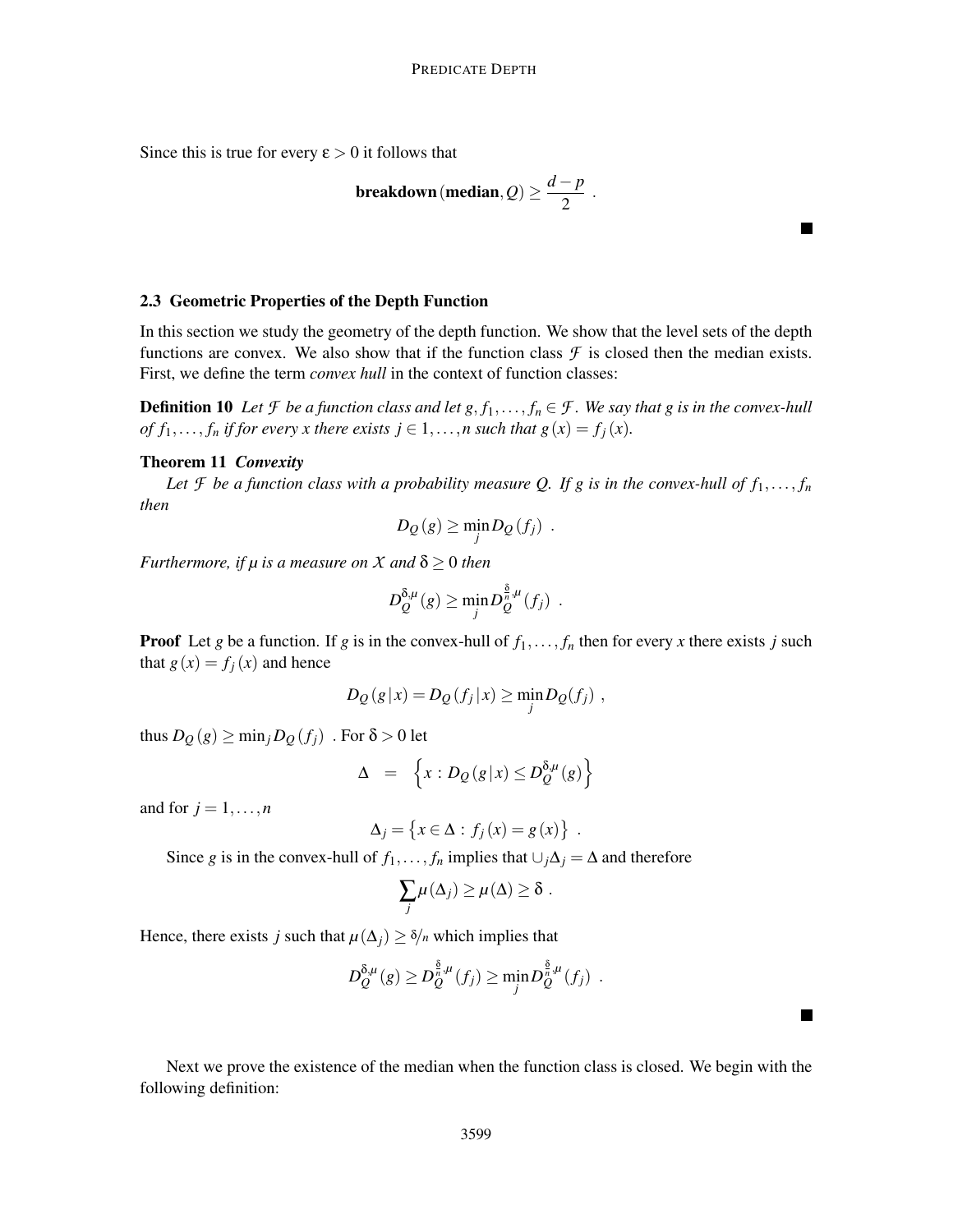**Definition 12** *A function class*  $\mathcal{F}$  *is* closed *if for every sequence*  $f_1, f_2, \ldots \in \mathcal{F}$  *there exists*  $f^* \in \mathcal{F}$ *such that for every*  $x \in X$ *, if*  $\lim_{n \to \infty} f_n(x)$  *exists then*  $f^*(x) = \lim_{n \to \infty} f_n(x)$ *.* 

With this definition in hand we prove the following:

**Theorem 13** If  $\mathcal F$  is closed then the median of  $\mathcal F$  exists with respect to any probability measure Q.

**Proof** Let  $D = \sup_f D_Q(f)$  and let  $f_n$  be such that  $D_Q(f_n) > D - 1/n$ . Let  $f^* \in \mathcal{F}$  be the limit of the series  $f_1, f_2, \ldots$  We claim that  $D_Q(f^*) = D$ . Since *D* is the supermum of the depth values, it is clear that  $D_Q(f^*) \leq D$ . Note that from the construction of  $f^*$  we have that for every  $x \in X$  and every *N* there exists  $n > N$  such that  $f^*(x) = f_n(x)$ . Therefore, if  $D_Q(f^*) < D$  then there exists *x* such that  $D_Q(f^*|x) < D$ . Hence, there is a subsequence  $n_k \to \infty$  such that  $f_{n_k}(x) = f^*(x)$  and thus

$$
D_Q(f_{n_k}) \le D_Q(f_{n_k}|x) = D_Q(f^*|x) < D.
$$

But this is a contradiction since  $\lim_{k\to\infty} D_Q(f_{n_k}) = D$ . Hence, for every *x*,  $D_Q(f^*|x) \ge D$  and thus  $D_Q(f^*) \ge D$  which completes the proof.

### 2.4 The Maximum A Posteriori Estimator

So far, we have introduced the predicate depth and median and we have analyzed their properties. However, the common solution to the hypothesis selection problem is to choose the maximum a posteriori estimator. In this section we point out some limitations of this approach. We will show that in some cases, the MAP method has poor generalization. We also show that it is very sensitive in the sense that the breakdown point of the MAP estimator is always zero.

#### 2.4.1 LEARNING AND REGULARIZATION

The most commonly used method for selecting a hypothesis is to select the maximum a posteriori (MAP) hypothesis. For example, in Support Vector Machines (Cortes and Vapnik, 1995), one can view the objective function of SVM as proportional to the log-likelihood function of an exponential probability. From this perspective, the regularization term is proportional to the log-likelihood of the prior. SVM, Lasso (Tibshirani, 1994) and other algorithms use the following evaluation function (energy function):

$$
E(f) = \sum_{i=1}^{n} l(f(x_i), y_i) + r(f) ,
$$

where *l* is a convex loss function,  $\{(x_i, y_i)\}_{i=1}^n$  $\sum_{i=1}^{n}$  are the observations and *r* is a convex regularization term. This can be viewed as if there is a prior *P* over the hypothesis class with a density function

$$
p(f) = \frac{1}{Z_p}e^{-r(f)} ,
$$

and a posterior belief *Q* with a density function

$$
q(f) = \frac{1}{Z_q} e^{-E[f]}
$$

.

The common practice in these cases is to select the hypothesis that minimizes the evaluation function. Hence these methods select the MAP hypothesis.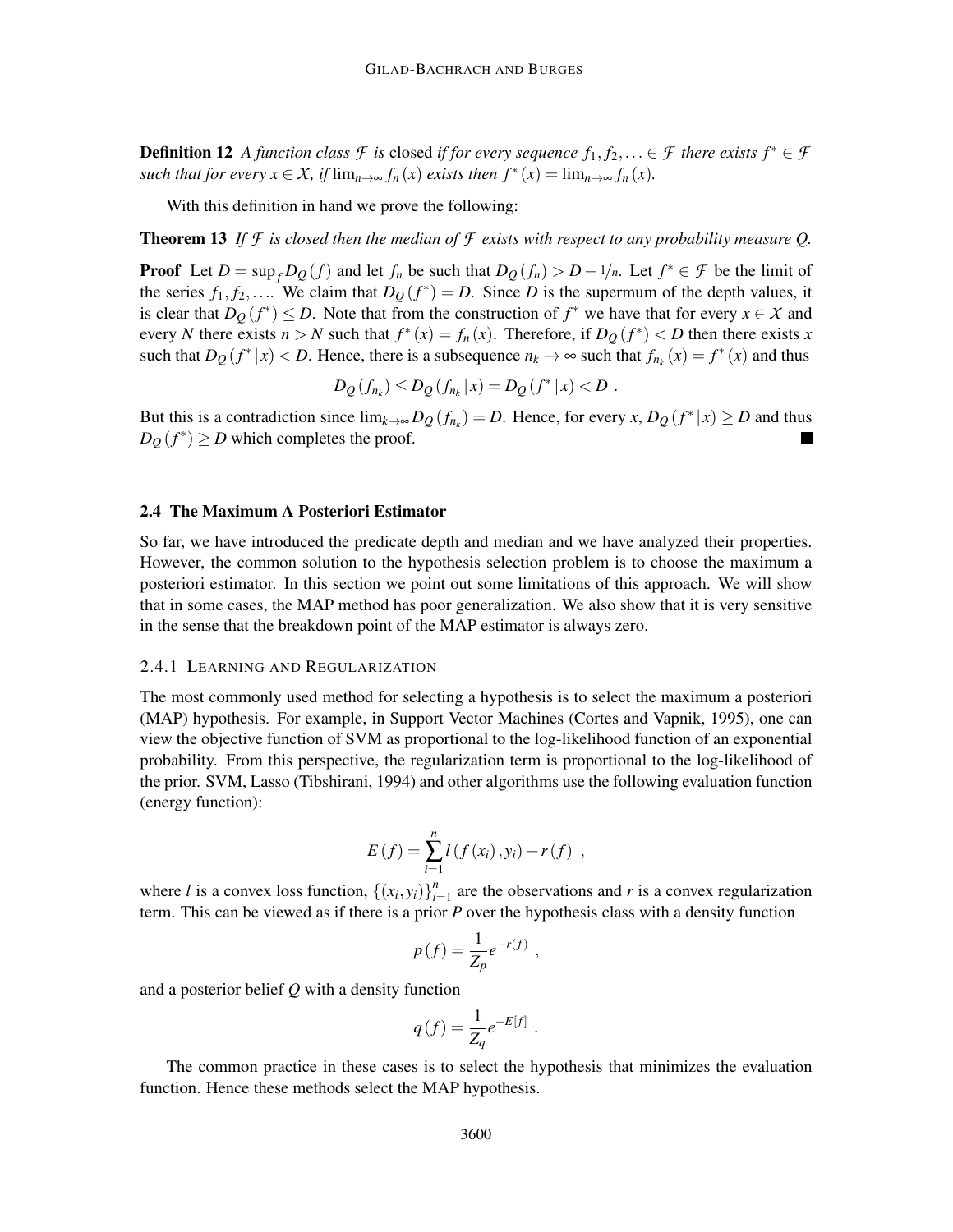# 2.4.2 THE MAP ESTIMATOR CAN GENERALIZE POORLY

Since the MAP estimator looks only at the peak of the distribution it can be very misleading. Here we give an example for which the MAP estimator disagrees with the Bayes optimal hypothesis on every instance while the median hypothesis agrees with the Bayes optimal hypothesis everywhere. Moreover, the Bayes optimal hypothesis happens to be a member of the hypothesis class. Therefore, it is also the predicate median. Hence, in this case, the MAP estimator fails to represent the belief. The rest of this sub-section is devoted to explaining the details of this example.

Assume that the sample space *X* is a set of *N* discrete elements indexed by integers 1,...,*N*. To simplify the exposition we will collapse notation and take  $X = \{1, ..., N\}$ . The function class  $\mathcal F$ consists of *N* + 1 functions defined as follows: for every  $i \in \{1, ..., N-1\}$  the function  $f_i$  is defined to be

$$
f_i(x) = \begin{cases} 1 & \text{if } x \equiv i \text{ or } x \equiv i+1 \\ 0 & \text{otherwise} \end{cases}
$$

.

Additionally, *F* contains the constant functions *<sup>f</sup>*<sup>−</sup> and *<sup>f</sup>*<sup>+</sup> that assign the values 0 and 1, respectively, to every input. Furthermore, assume that there is  $\varepsilon$  random label noise in the system for some  $0 < \varepsilon < 1/2$ , and that no further information is available. Thus, the prior is the non-informative uniform prior over the  $N+1$  functions.

Assume that a training set consisting of just two examples is available, where the examples are  $(x_1 = 1, y_1 = 1)$  and  $(x_2 = 3, y_2 = 1)$ . Given the  $\varepsilon$  random label noise, the posterior is easily computed as

$$
Q\{f_{+}\} = \frac{(1-\epsilon)^{2}}{Z}, \ Q(f_{-}) = \frac{\epsilon^{2}}{Z}, \ Q\{f_{i=1,2,3}\} = \frac{\epsilon(1-\epsilon)}{Z}, \ Q\{f_{i>3}\} = \frac{\epsilon^{2}}{Z}
$$

where  $Z$  is the partition function. Note that under this posterior, for every  $x$ ,

$$
\Pr_{f \sim Q} [f(x) = 1] \le \frac{(1 - \varepsilon)^2 + 2\varepsilon (1 - \varepsilon)}{Z} = \frac{1 - \varepsilon^2}{Z}
$$

while

$$
\Pr_{f \sim Q} [f(x) = 0] \ge \frac{(N-2)\varepsilon^2}{Z}.
$$

Therefore, if  $N > 1 + \frac{1}{\epsilon^2}$ , for any *x*, the probability that it is assigned class 0 is larger than the probability that it is assigned class 1. Therefore the Bayes classifier is the function *f*−. Since the Bayes classifier is in the function class, it is also the predicate median. However, the MAP estimator is the function  $f_{+}$ . Thus in this case the MAP estimator disagrees with the Bayes optimal hypothesis (and the predicate median) on the entire sample space. Note also that the Bayes optimal hypothesis  $f_0$  has the lowest density in the distribution  $Q$ . Hence, in this case, the minimizer of the posterior is a better estimator than the maximizer of the posterior.

# 2.4.3 THE BREAKDOWN POINT OF THE MAP ESTIMATOR

In Definition 8 we defined the breakdown point of an estimator. We showed in Theorem 9 that the breakdown point of the median hypothesis is lower bounded by a function of its depth. We would like to contrast this with the breakdown point of the MAP estimator. We claim that the breakdown point of the MAP estimator is zero, for continuous concept classes.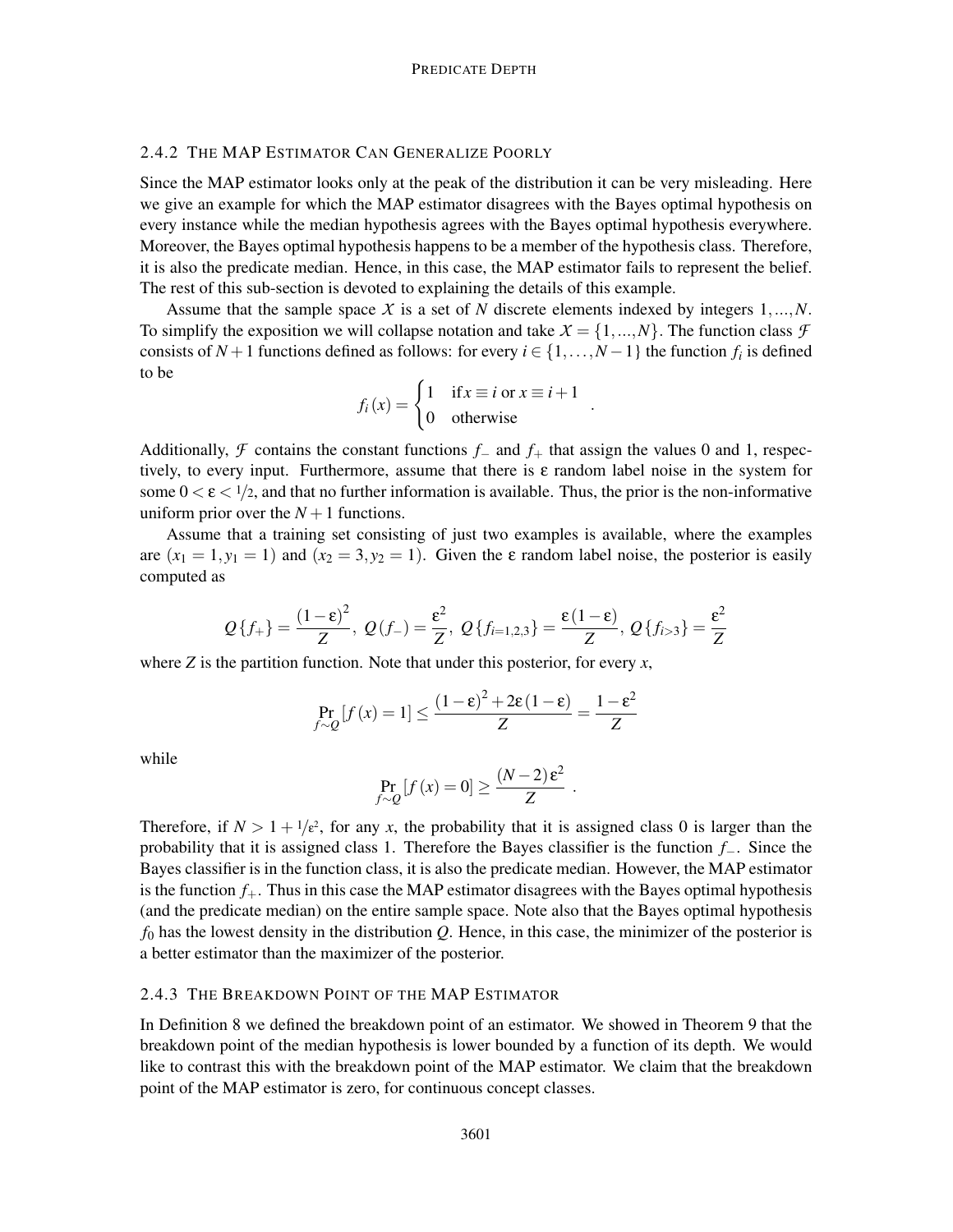# Algorithm 1 Depth Estimation Algorithm Inputs:

- A sample  $S = \{x_1, \ldots, x_u\}$  such that  $x_i \in X$
- A sample  $T = \{f_1, \ldots, f_n\}$  such that  $f_i \in \mathcal{F}$
- A function *f*

## Output:

•  $\hat{D}_T^S(f)$  - an approximation for the depth of *f* 

# Algorithm:

1. for  $i = 1, ..., u$  compute  $\hat{D}_T(f | x_i) = \frac{1}{n} \sum_j 1_{f_j(x_i) = f(x_i)}$ 

2. return 
$$
\hat{D}_T^S(f) = \min_i \hat{D}(f|x_i)
$$

In order for the MAP estimator to be well defined, assume that *Q* is a Lebesgue measure such that *q* is the density function of *Q* and *q* is bounded by some finite *M*. Let  $f_0 \in \mathcal{F}$  and consider *Q* ′with the density function:

$$
q'(f) = \begin{cases} M+1 & \text{if } f = f_0 \\ q(f) & \text{otherwise} \end{cases}.
$$

While the total variation distance between *Q* and  $Q'$  is zero, the MAP estimator for  $Q'$  is  $f_0$ . Therefore, for every  $f_0$  we can introduce a zero measure change to  $Q$  that will make  $f_0$  the MAP estimator. Hence, the breakdown point of the MAP estimator is zero.

# 3. Measuring Depth

So far, we have motivated the use of depth as a criterion for selecting a hypothesis. Finding the deepest function, even in the case of linear functions, can be hard but some approximation techniques have been presented (see Section 4.5). In this section we focus on algorithms that measure the depth of functions. The main results are an efficient algorithm for approximating the depth uniformly over the entire function class and an algorithm for approximating the median.

We suggest a straightforward method to measure the depth of a function. The depth estimation algorithm (Algorithm 1) takes as inputs two samples. One sample,  $S = \{x_1, \ldots, x_u\}$ , is a sample of points from the domain *X*. The other sample,  $T = \{f_1, \ldots, f_n\}$ , is a sample of functions from *F*. Given a function *f* for which we would like to compute the depth, the algorithm first estimates its depth on the points  $x_1, \ldots, x_u$  and then uses the minimal value as an estimate of the global depth. The depth on a point  $x_i$  is estimated by counting the fraction of the functions  $f_1, \ldots, f_n$  that make the same prediction as  $f$  on the point  $x_i$ . Since samples are used to estimate depth, we call the value returned by this algorithm,  $\hat{D}_T^S(f)$ , the empirical depth of  $f$ .

Despite its simplicity, the depth estimation algorithm can provide good estimates of the true depth. The following theorem shows that if the  $x_i$ 's are sampled from the underlying distribution over *X*, and the  $f_i$ 's are sampled from *Q*, then the empirical depth is a good estimator of the true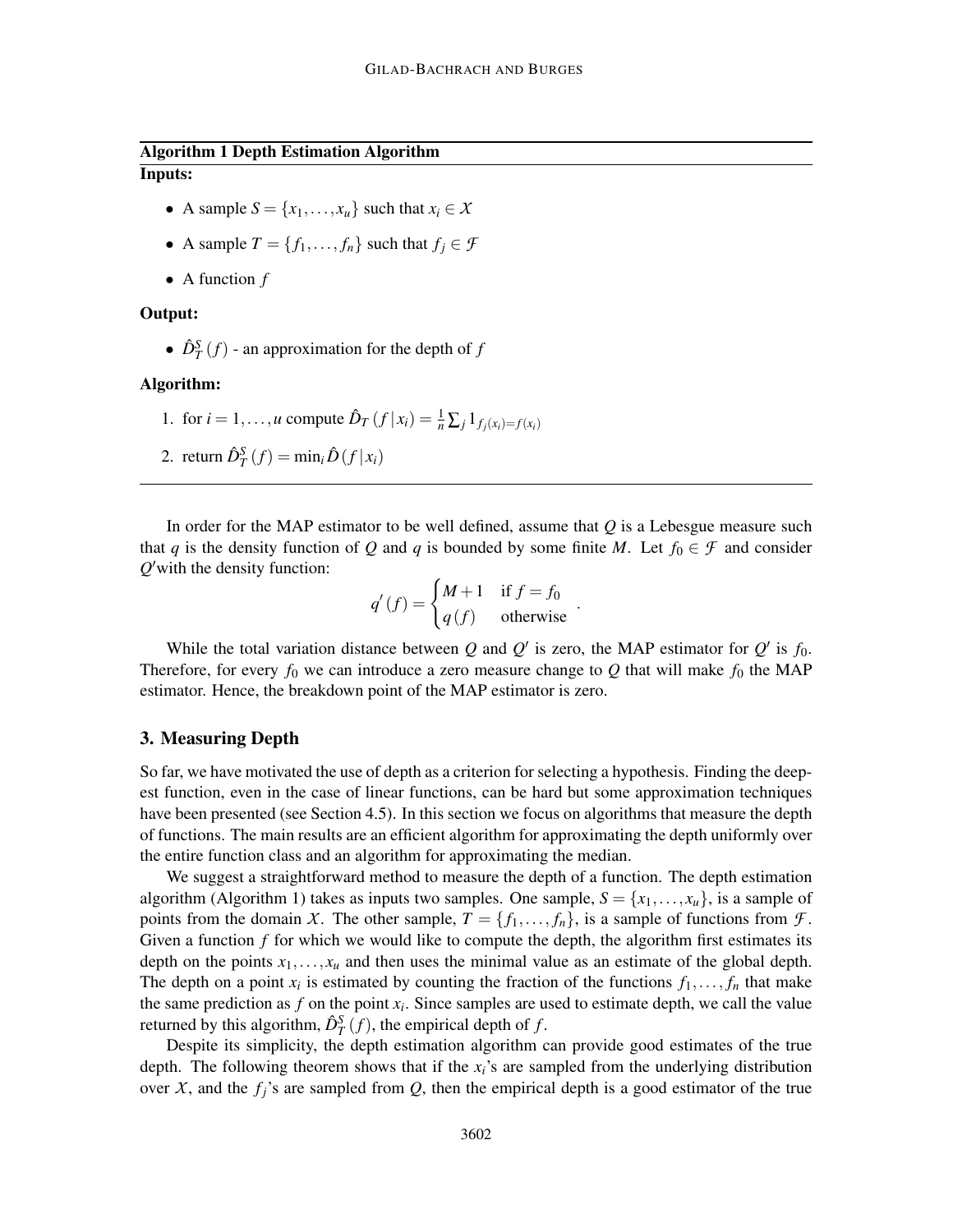depth. Moreover, this estimate is uniformly good over all the functions  $f \in \mathcal{F}$ . This will be an essential building block when we seek to find the median in Section 3.1.

### Theorem 14 *Uniform convergence of depth*

*Let* Q *be a probability measure on*  $\mathcal F$  *and let*  $\mu$  *be a probability measure on*  $X$ *. Let*  $\varepsilon$ *,* $\delta$  > 0*. For*  $e$ very  $f \in \mathcal{F}$  let the function  $f_{\delta}$  be such that  $f_{\delta}(x) = 1$  if  $D_Q(f \, | \, x) \leq D_Q^{\delta,\mu}$  $Q^{0,\mu}(f)$  *and*  $f_{\delta}(x) = -1$  *otherwise. Let*  $\mathcal{F}_\delta = \{f_\delta\}_{f \in \mathcal{F}}$  *.Assume*  $\mathcal{F}_\delta$  *has a finite VC dimension*  $d < \infty$  *and define*  $\phi(d, k) = \sum_{i=0}^d {k \choose i}$  $\binom{k}{i}$ *if*  $d < k$ *,*  $\phi(d, k) = 2^k$  *otherwise. If S and T are chosen at random from*  $\mu^u$  *and*  $Q^n$  *respectively such that*  $u \geq \frac{8}{\delta}$  *then with probability* 

$$
1 - u \exp\left(-2n\varepsilon^2\right) - \phi\left(d, 2u\right)2^{1 - \delta u/2}
$$

*the following holds:*

$$
\forall f \in \mathcal{F}, \ D_Q(f) - \varepsilon \le D_Q^{0,\mu}(f) - \varepsilon \le \hat{D}_T^S(f) \le D_Q^{\delta,\mu}(f) + \varepsilon
$$

where  $\hat{D}_{T}^{S}\left(f\right)$  is the empirical depth computed by the depth measure algorithm.

First we recall the definition of ε-nets of Haussler and Welzl (1986):

Definition 15 *Let µ be a probability measure defined over a domain X. Let R be a collection of subsets of X. An*  $\varepsilon$ -net is a finite subset  $A \subseteq X$  such that for every  $r \in R$ , if  $\mu(r) \geq \varepsilon$  then  $A \cap r \neq \emptyset$ .

The following theorem shows that a random set of points forms an  $\varepsilon$ -net with high probability if the VC dimension of *R* is finite.

Theorem 16 *Haussler and Welzl, 1986, Theorem 3.7 therein Let µ be a probability measure defined over a domain X. Let R be a collection of subsets of X with a finite VC dimension d. Let*  $\mathcal{E} > 0$  *and assume*  $u \geq \frac{8}{\epsilon}$ *. A sample*  $S = \{x_i\}_{i=1}^u$ *i*=1 *selected at random from µ<sup>u</sup> is an* ε*-net for R with a probability of at least*  $1 - \phi(d, 2u)2^{1 - \varepsilon u/2}$ .

## Proof of Theorem 14

By a slight abuse of notation, we use  $f_{\delta}$  to denote both a function and a subset of *X* that includes every  $x \in X$  for which  $D_Q(f|x) \leq D_Q^{\delta,\mu}$  $Q^{o,\mu}(f)$ . From Theorem 16 it follows that with probability  $\geq 1 - \phi(d, 2u) 2^{1 - \delta u/2}$  a random sample *S* = {*x<sub>i</sub>*}<sup>*u*</sup><sub>*i*</sub>.  $i$ <sup>*u*</sup><sub>*i*=1</sub> is a δ-net for {*f*δ}*f*∈*F*. Since for every *f* ∈ *f* we have  $\mu(f_{\delta}) \ge \delta$  we conclude that in these cases,

$$
\forall f \in \mathcal{F}, \ \exists i \in [1,\ldots,u] \ \text{ s.t. } x_i \in f_\delta \ .
$$

Note that  $x_i \in f_\delta$  implies that  $D_Q(f|x_i) \leq D_Q^{\delta,\mu}$  $Q^{δ,μ}(f)$ . Therefore, with probability  $1 - φ(d, 2*u*) 2<sup>1−δ*u*/2}</sup>$ over the random selection of  $x_1, \ldots, x_u$ :

$$
\forall f \in \mathcal{F}, D_Q(f) \leq \min_i D(f|x_i) \leq D_Q^{\delta,\mu}(f) .
$$

Let  $f_1, \ldots, f_n$  be an i.i.d. sample from *Q*. For a fixed  $x_i$ , using Hoeffding's inequality,

$$
\Pr_{f_1,\dots,f_n}\left[\left|\frac{1}{n}\big|f_j:f_j(x_i)=1\right|-\mu\{f:f(x_i)=1\}\right|>\varepsilon\right]\leq 2\exp\left(-2n\varepsilon^2\right)\;.
$$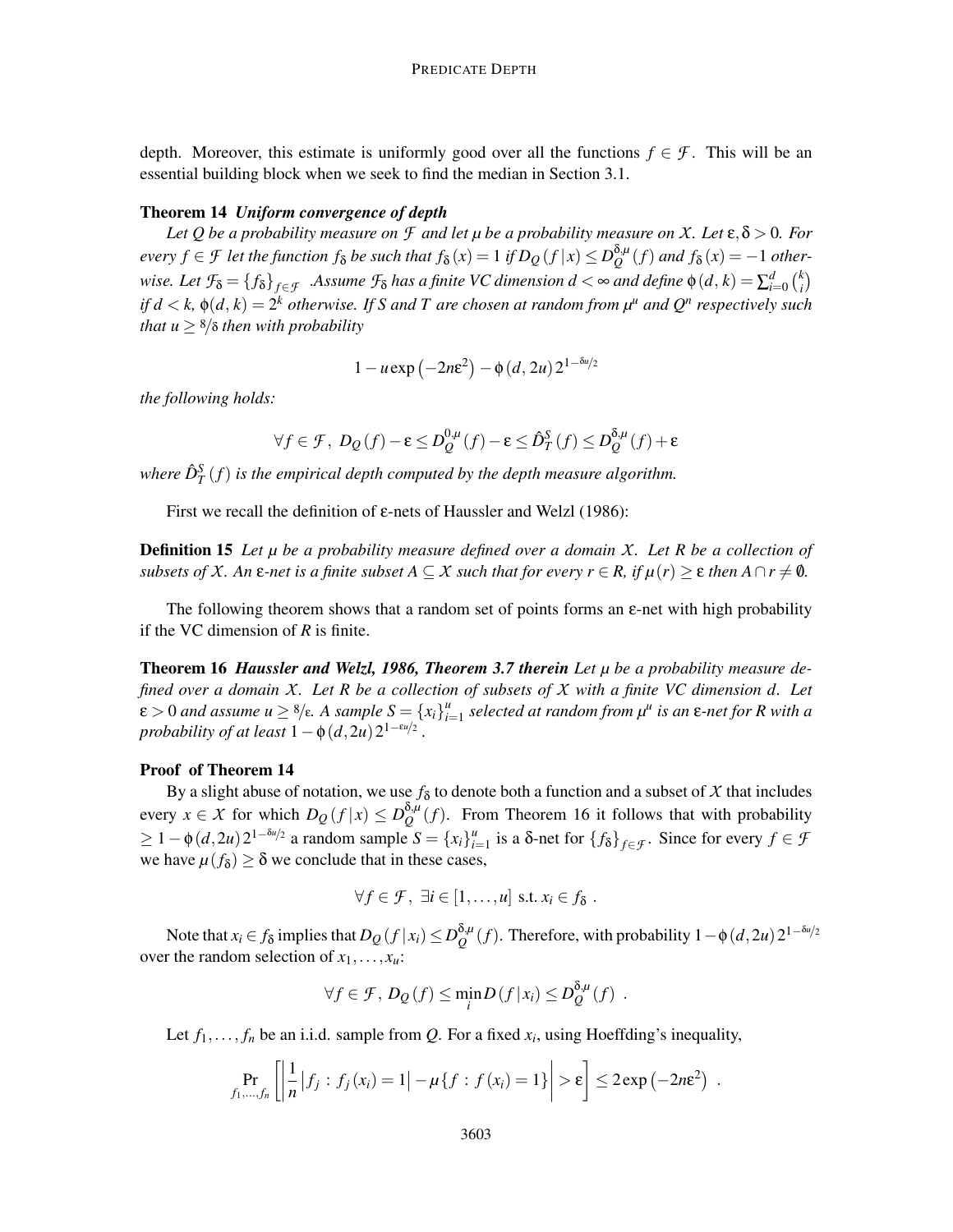Hence, with a probability of  $1 - u \exp(-2n\varepsilon^2)$ ,

$$
\forall i, \ \left| \frac{1}{n} \left| f_j : f_j(x_i) = 1 \right| - \mu \{ f \in \mathcal{F} : f(x_i) = 1 \} \right| \leq \varepsilon \ .
$$

Clearly, in the same setting, we also have that

$$
\forall i, \ \left| \frac{1}{n} \left| f_j : f_j(x_i) = -1 \right| - \mu \{ f \in \mathcal{F} : f(x_i) = -1 \} \right| \leq \varepsilon \ .
$$

Thus, with a probability of at least  $1 - u \exp(-2n\varepsilon^2) - \phi(d, 2u) 2^{1 - \varepsilon u/2}$  over the random selection of  $x_1, \ldots, x_u$  and  $f_1, \ldots, f_n$  we have that

$$
\forall f \in \mathcal{F}, \ \hat{D}_T^S(f) \leq D_Q^{\delta,\mu}(f) + \varepsilon \ .
$$

Note also, that with probability 1 there will be no *i* in the sample such that  $D_Q(f|x_i) < D_Q^{0,\mu}$  $_{\mathcal{Q}}^{\mathsf{U},\mu}(f).$ Therefore, it is also true that

$$
\forall f \in \mathcal{F}, \ D_{\mathcal{Q}}^{0,\mu}(f) - \varepsilon \leq \hat{D}_T^S(f)
$$

while it is always true that  $D_Q(f) \leq D_Q^{0,\mu}$  $_{\mathcal{Q}}^{\mathsf{U},\mu}(f).$ 

In Theorem 14 we have seen that the estimated depth uniformly converges to the true depth. However, since we are interested in deep hypotheses, it suffices that the estimate is accurate for these hypotheses, as long as "shallow" hypotheses are distinguishable from the deep ones. This is the motivation for the next theorem:

Theorem 17 *Let Q be a probability measure on F and let µ be a probability measure on X. Let*  $\varepsilon, \delta > 0$ . Assume *F* has a finite VC dimension  $d < \infty$  and define  $\phi(d, k)$  as before. Let  $D = \sup_{f \in \mathcal{F}} D_{Q}(f)$ *. If S and T are chosen at random from*  $\mu^u$  *and*  $Q^n$  *respectively such that*  $u \geq 8/8$ *then with probability*

$$
1 - u \exp\left(-2n\varepsilon^2\right) - \phi\left(d, 2u\right)2^{1 - \delta u/2}
$$

*the following holds:*

- *1. For every f such that*  $D_{Q}^{\delta,\mu}(f) < D$  we have that  $\hat{D}_{S}^{T}(f) \leq D_{Q}^{\delta,\mu}$  $Q^{0,\mu}(f)+\varepsilon$
- 2. For every f we have that  $\hat{D}_{\mathcal{S}}^{T}(f) \ge D_{\mathcal{Q}}^{0,\mu}$  $Q^{0,\mu}(f)$  ≥ *D*<sub>*Q*</sub> (*f*) − ε

where  $\hat{D}_{T}^{S}\left(f\right)$  is the empirical depth computed by the depth measure algorithm.

The proof is very similar to the proof of Theorem 14. The key however, is the following lemma:

**Lemma 18** Let  $D = \sup_{f \in \mathcal{F}} D_Q(f)$ . For every  $f \in \mathcal{F}$  let  $f_\delta$  be such that  $f_\delta(x) = 1$  if  $D_Q(f|x) < D$ *and*  $f_{\delta}(x) = -1$  *otherwise. Let*  $\mathcal{F}_{\delta}$  *be* 

$$
\mathcal{F}_{\delta} = \{f_{\delta}\}_{f:D^{\delta,\mu}_{Q}(f) < D} \enspace .
$$

*Then the VC dimension of*  $\mathcal{F}_{\delta}$  *is upper bounded by the VC dimension of*  $\mathcal{F}$ *.* 

 $\blacksquare$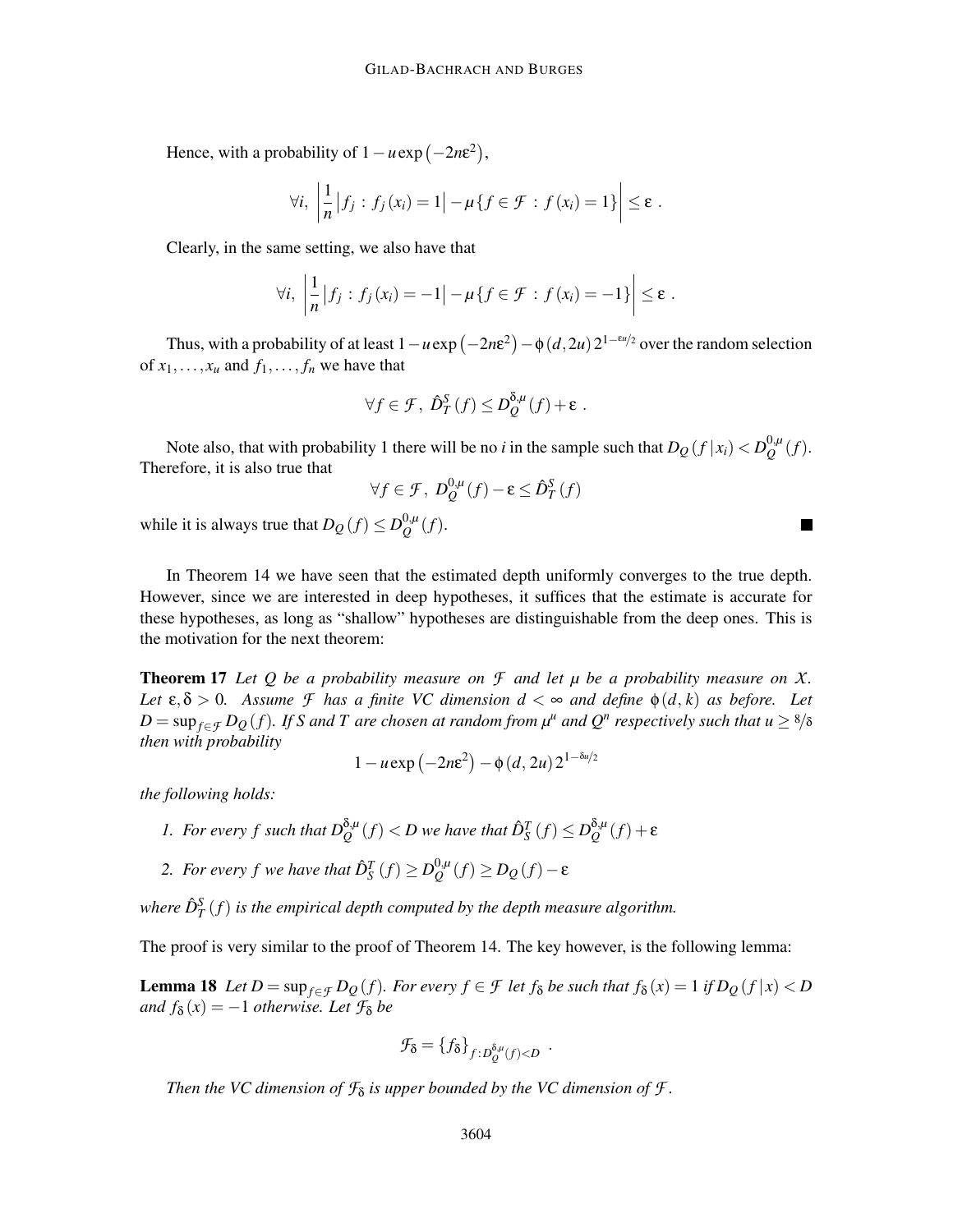**Proof** Assume that  $x_1, \ldots, x_m$  are shattered by  $\mathcal{F}_{\delta}$ . Therefore, for every sequence  $y \in {\{\pm 1\}}^m$  there exists  $f^y$  such that  $f^y$  $\delta$  induces the labels *y* on  $x_1, \ldots, x_m$ . We claim that for every  $y \neq y'$ , the function  $f^y$  and  $f^{y'}$  induce different labels on  $x_1, \ldots, x_m$  and hence this sample is shattered by *F*. Let  $y \neq y'$ and assume, w.l.o.g. that  $y_i = 1$  and  $y'_i = -1$ . Therefore  $x_i$  is such that

$$
D_Q(f^y|x_i) < D \leq D_Q(f^{y'}|x_i).
$$

From the definition of the depth on the point *x<sub>i</sub>*, it follows that  $D_Q(f^y|x_i) \neq D_Q(f^{y'}|x_i)$  if and only if  $f^y(x_i) \neq f^{y'}(x_i)$ . Therefore, the sample  $x_1, \ldots, x_m$  being shattered by  $\mathcal{F}_{\delta}$  implies that it is also shattered by *F*. Hence, the VC dimension of  $\mathcal{F}_{\delta}$  is bounded by the VC dimension of *F*.

## Proof of Theorem 17.

From the theory of  $\varepsilon$ -nets (see Theorem 16), and Lemma 18 it follows that with probability  $1 - \phi(d, 2u) 2^{1 - \delta u/2}$  over the sample *S*, for every  $f \in \mathcal{F}$  such that  $D_Q^{\delta, \mu}$  $Q^{o,\mu}(f) < D$  there exists  $x_i$  such that

$$
D_{\mathcal{Q}}(f|x_i) \leq D_{\mathcal{Q}}^{\delta,\mu}(f) < D.
$$

Therefore, with probability greater than  $1 - \phi(d, 2u) 2^{1 - \delta u/2}$ , for every *f* such that  $D_Q^{\delta, \mu}$  $Q^{0,\mu}(f) < D$ we have that  $\hat{D}_S^T(f) \leq D_Q^{\delta,\mu}$  $Q^{0,\mu}(f) + ε.$ 

To prove the second part, note that with probability 1, for every *x* and every *f*,  $D_Q(f|x) \ge$  $D_O^{0,\mu}$  $\frac{D_0\mu}{Q}(f)$ . Thus if  $\hat{D}_S^T(f) < D_Q(f)$  it is only because the inaccuracy in the estimation  $\hat{D}_T(f|x_i)$  $\frac{1}{n} \sum_{j} 1_{f_j(x_i) = f(x_i)}$ . We already showed, in the proof of Theorem 14, that with probability of 1 −  $u \exp(-2n\varepsilon^2)$  over the sample *T*,

$$
\forall i, f, \left| \frac{1}{n} \sum_j \mathbb{1}_{f_j(x_i) = f(x_i)} - D_Q(f|x) \right| < \varepsilon \; .
$$

Hence,

$$
\forall f, \ \hat{D}_S^T(f) \geq D_Q^{0,\mu}(f) - \varepsilon \ .
$$

# 3.1 Finding the Median

So far we discussed ways to measure the depth. We have seen that if the samples *S* and *T* are large enough then with high probability the estimated depth is accurate uniformly for all functions  $f \in \mathcal{F}$ .

We use these findings to present an algorithm which approximates the predicate median. Recall that the predicate median is a function *f* which maximizes the depth, that is  $f = \arg \max_{f \in \mathcal{F}} D_Q(f)$ . As an approximation, we will present an algorithm which finds a function *f* that maximizes the empirical depth, that is  $f = \arg \max_{f \in \mathcal{F}} \hat{D}_T^S(f)$ .

The intuition behind the algorithm is simple. Let  $S = \{x_i\}_{i=1}^u$  $\int_{i=1}^{u}$ . A function that has large empirical depth will agree with the majority vote on these points. However, it might be the case that such a function does not exist. If we are forced to find a hypothesis that does not agree with the majority on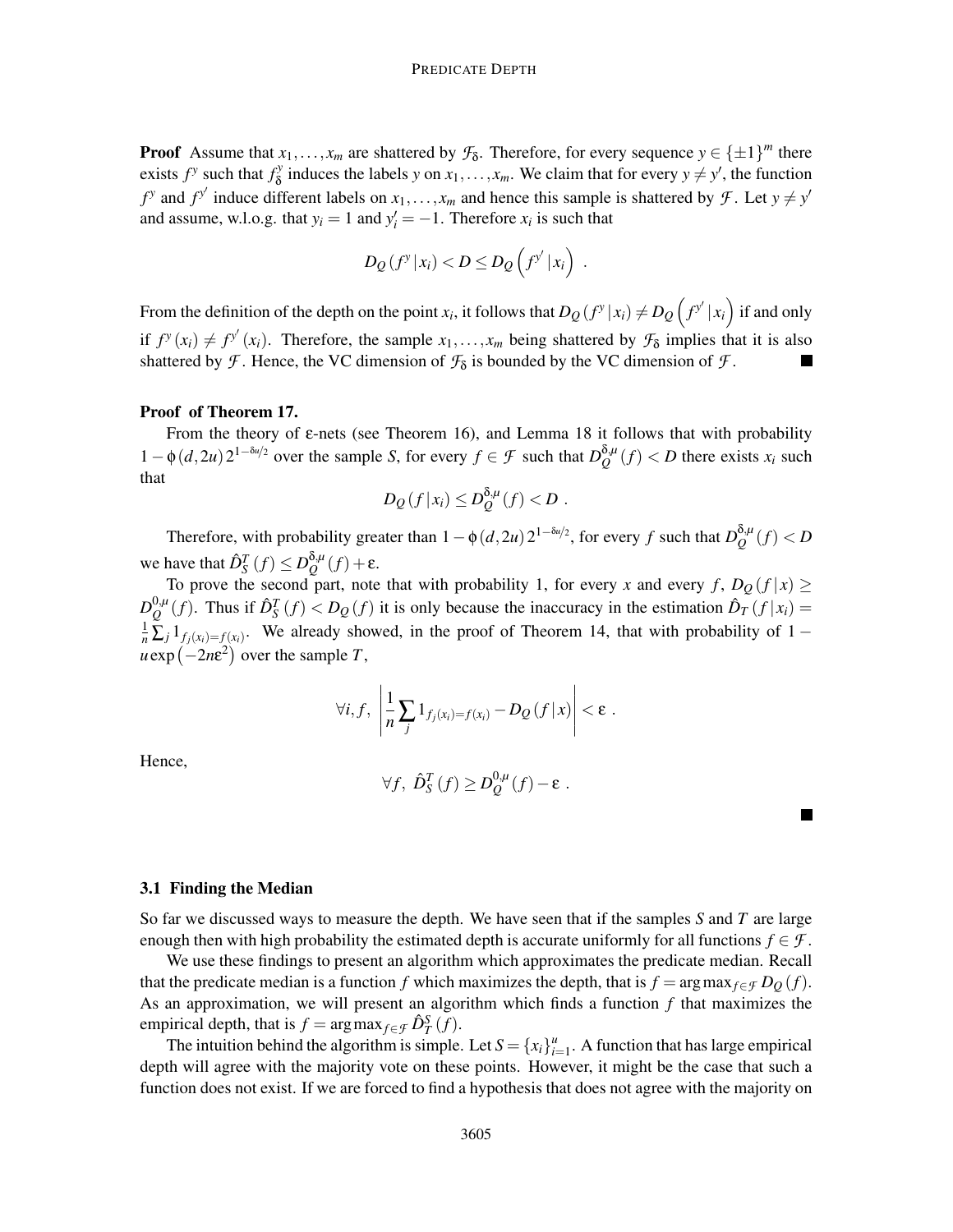# Algorithm 2 Median Approximation (MA) Inputs:

- A sample  $S = \{x_1, \ldots, x_u\} \in \mathcal{X}^u$  and a sample  $T = \{f_1, \ldots, f_n\} \in \mathcal{F}^n$ .
- a learning algorithm *A* that given a sample returns a function consistent with it if such a function exists.

# Outputs:

• a function  $f \in \mathcal{F}$  which approximates the predicate median, together with its depth estimation  $\hat{D}_T^S(f)$ 

# Details:

- 1. Foreach  $i = 1, \ldots, u$  compute  $p_i^+ = \frac{1}{n}$  $\frac{1}{n} | \{ j : f_j(x_i) = 1 \} |$  and  $q_i = \min \{ p_i^+, 1 - p_i^+ \}.$
- 2. Sort  $x_1, \ldots, x_u$  such that  $q_1 \geq q_2 \geq \ldots \geq q_m$
- 3. Foreach  $i = 1, ..., u$  let  $y_i = 1$  if  $p_i^+ \ge 0.5$  otherwise, let  $y_i = -1$ .
- 4. Use binary search to find *i* ∗ , the smallest *i* for which *A* can find a consistent function *f* with the sample  $S^i = \{(x_k, y_k)\}_{k=1}^u$ *k*=*i*
- 5. If  $i^* \equiv 1$  return  $f$  and depth  $\hat{D} = 1 q_1$  else return  $f$  and depth  $\hat{D} = q_{i^* 1}$ .

some instances, the empirical depth will be higher if these points are such that the majority vote on them wins by a small margin. Therefore, we take a sample  $T = \{f_j\}_{j=1}^n$  of functions and use them to compute the majority vote on every  $x_i$  and the fraction  $q_i$  of functions which disagree with the majority vote. A viable strategy will first try to find a function that agrees with the majority votes on all the points in *S*. If such a function does not exist, we remove the point for which  $q_i$  is the largest and try to find a function that agrees with the majority vote on the remaining points. This process can continue until a consistent function<sup>5</sup> is found. This function is the maximizer of  $\hat{D}_T^S(f)$ . In the Median Approximation algorithm, this process is accelerated by using binary search. Assuming that the consistency algorithm requires  $O(u^c)$  for some *c* when working on a sample of size *u*, then the linear search described above requires  $O(nu + u \log(u) + u^{c+1})$  operations while invoking the binary search strategy reduces the complexity to  $O(nu + u \log(u) + u^c \log(u))$ .

The Median Approximation (MA) algorithm is presented in Algorithm 2. One of the key advantages of the MA algorithm is that it uses a consistency oracle instead of an oracle that minimizes the empirical error. Minimizing the empirical error is hard in many cases and even hard to approximate (Ben-David et al., 2003). Instead, the MA algorithm requires only access to an oracle that is capable of finding a consistent hypothesis if one exists. For example, in the case of a linear classifier, finding a consistent hypothesis can be achieved in polynomial time by linear programming while finding a hypothesis which approximates the one with minimal empirical error is NP hard. The rest of this section is devoted to an analysis of the MA algorithm.

<sup>5.</sup> A function is defined to be consistent with a labeled sample if it labels correctly all the instances in the sample.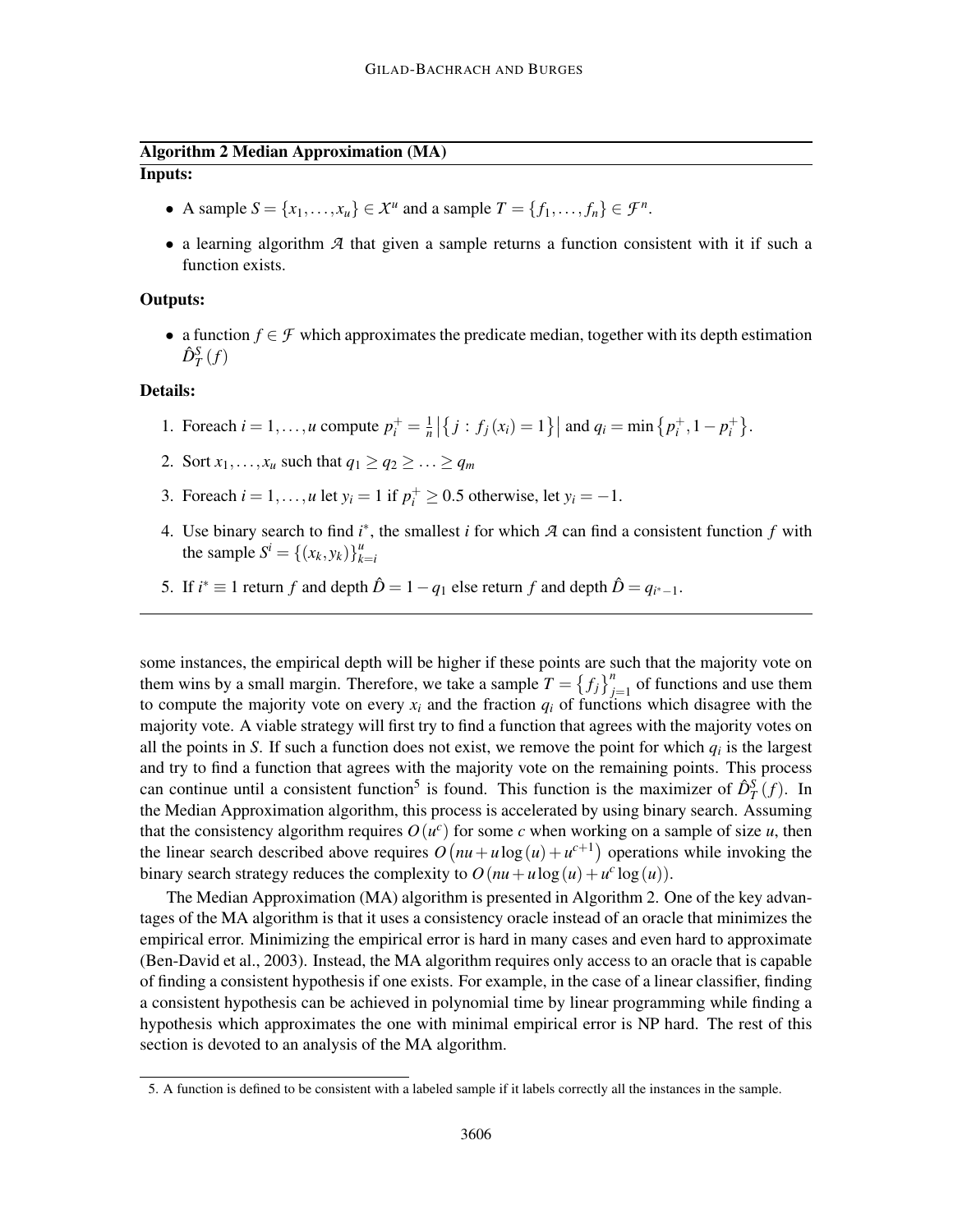# Theorem 19 *The MA Theorem*

*The MA algorithm (Algorithm 2) has the following properties:*

- *1. The algorithm will always terminate and return a function*  $f \in \mathcal{F}$  *and an empirical depth*  $\hat{D}$ .
- 2. If f and  $\hat{D}$  are the outputs of the MA algorithm then  $\hat{D} = \hat{D}_T^S(f)$ .
- *3. If f is the function returned by the MA algorithm then*  $f = \arg \max_{f \in \mathcal{F}} \hat{D}_T^S(f)$ *.*
- *4.* Let  $\varepsilon, \delta > 0$  . If the sample S is taken from  $\mu^u$  such that  $u \ge \frac{8}{\delta}$  and the sample T is taken from *Q n then with probability of at least*

$$
1 - u \exp(-2n\varepsilon^2) - \phi(d, 2u) 2^{1 - \delta u/2}
$$
 (5)

*the f returned by the MA algorithm is such that*

$$
D_{Q}^{\delta,\mu}(f) \ge \sup_{g \in F} D_{Q}^{0,\mu}(g) - 2\epsilon \ge \sup_{g \in F} D_{Q}(g) - 2\epsilon
$$

*where d is the minimum between the VC dimension of F and the VC dimension of the class F*<sup>δ</sup> *defined in Theorem 14.*

To prove the MA Theorem we first prove a series of lemmas. The first lemma shows that the MA algorithm will always find a function and will return it.

# **Lemma 20** *The MA algorithm will always return a hypothesis f and a depth*  $\hat{D}$

**Proof** It is sufficient to show that the binary search will always find  $i^* \leq u$ . Therefore, it is enough to show that there exists *i* such that  $A$  will return a consistent function  $f$  with respect to  $S^i$ . To see that, recall that  $S^u = \{(x_u, y_u)\}\$ . Therefore, the sample contains a single point  $x_u$  with the label *y*<sub>*u*</sub> such that at least half of the functions in *T* are such that  $f_i(x_u) = y_u$ . Therefore, there exists a function *f* consistent with this sample. Ξ

The next lemma proves that the depth computed by the MA algorithm is correct.

**Lemma 21** Let f be the hypothesis that MA returned and let  $\hat{D}$  be the depth returned. Then  $\hat{D} =$  $\hat{D}_T^S(f)$ .

**Proof** For any function *g*, denote by  $Y(g) = \{i : g(x_i) = y_i\}$  the set of instances on which *g* agrees with the proposed label  $y_i$ .  $\hat{D}_T^S(g)$ , the estimated depth of *g*, is a function of *Y* (*g*) given by:

$$
\hat{D}_T^S(g) = \min\left(\min_{i \in Y(g)} (1 - q_i), \min_{i \notin Y(g)} q_i\right) .
$$

Since the  $q_i$ 's are sorted, we can further simplify this term. Letting  $i \in \mathbb{F}$  = min $\{i : i \in Y(g)\}$  and  $i_{\notin}$  = max {*i* : *i*  $\notin$  *Y* (*g*)}, then

$$
\hat{D}_T^S(g) = \min\left(\left(1 - q_{i_{\in}}\right), q_{i_{\notin}}\right) \ .
$$

*S*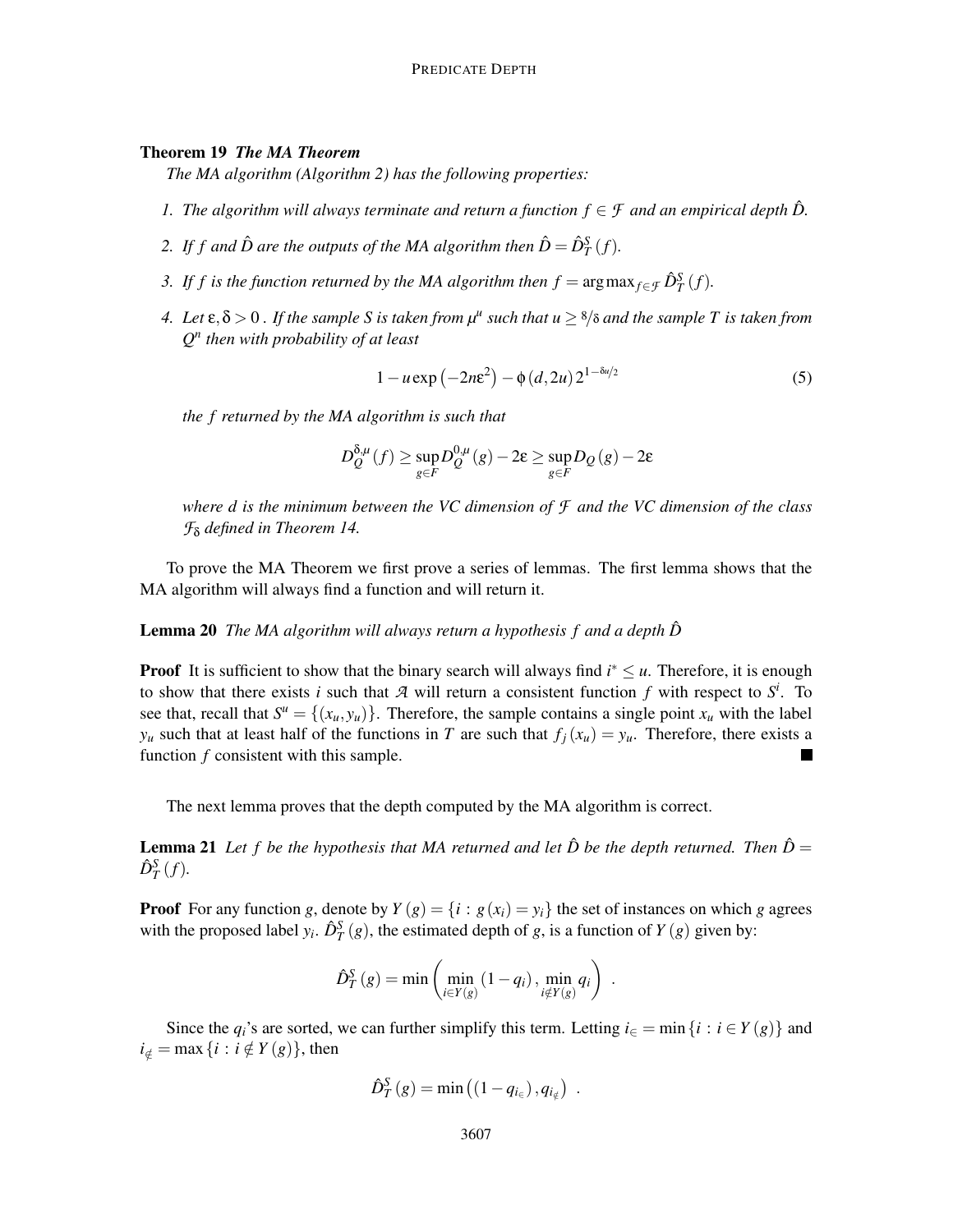In the above term, if *Y* (*g*) includes all *i*'s we consider the term  $q_{i_{\notin}}$  to be one. Similarly, if *Y* (*g*) is empty, we consider  $q_{i \in}$  to be zero.

Let *f* be the hypothesis returned by MA and let  $\hat{D}$  be the returned computed depth. If *i*<sup>\*</sup> is the index that the binary search returned and if  $i^* = 1$  then  $Y(f) = [1, ..., u]$  and  $\hat{D}_T^S(f) = 1 - q_1$  which is exactly the value returned by MA. Otherwise, if  $i^* > 1$  then  $i^* - 1 \notin Y(f)$  but  $[i^*, \ldots, u] \subseteq Y(f)$ . Since  $q_{i^*-1} \le 0.5$  but for every *i'* it holds that  $1-q_{i'} \ge 0.5$  so we have that  $\hat{D}_T^S(f) = q_{i^*-1}$  which is exactly the value returned by FMA.

The next lemma shows that the MA algorithm returns the maximizer of the empirical depth.

Lemma 22 *Let f be the function that the MA algorithm returned. Then*

$$
f = \arg \max_{f \in \mathcal{F}} \hat{D}_T^S(f) .
$$

In the proof of Lemma 21 we have seen that the empirical depth of a function is a function of the set of points on which it agrees with the majority vote. We use this observation in the proof of this lemma too.

**Proof** Let *i*<sup>∗</sup> be the value returned by the binary search and let *f* be the function returned by the consistency oracle. If  $i^* = 1$  then the empirical depth of f is the maximum possible. Hence we may assume that  $i^* > 1$  and  $\hat{D}_T^S(f) = q_{i^* - 1}$ .

For a function  $g \in \mathcal{F}$ , if there exists  $i > i^*$  such that  $g(x_i) \neq y_i$  then  $\hat{D}_T^S(g) \leq q_{i-1} \leq q_{i^*-1} \leq$  $\hat{D}_T^S(f)$ . However, if  $g(x_i) = y_i$  for every  $i \geq i^*$  it must be that  $g(x_{i^*-1}) \neq y_{i^*-1}$  or else the binary search phase in the MA algorithm would have found  $i^* - 1$  or a larger set. Therefore,  $\hat{D}_T^S(g) =$  $q_{i^*-1} = \hat{D}_T^S(f)$ .

Finally we are ready to prove Theorem 19.

#### Proof of the MA Theorem (Theorem 19)

Parts 1, 2 and 3 of the theorem are proven by Lemmas 20, 21 and 22 respectively. Therefore, we focus here on the last part.

Let *f* be the maximizer of  $\hat{D}_T^S(f)$  and let  $D = \sup_f D_Q^{0,\mu}$  $Q^{0,\mu}(f)$ . From Theorems 14 and 17 it follows that if *d* is at least the smaller of the VC dimension of  $\tilde{f}$  and the VC dimension of  $\mathcal{F}_\delta$ , then with the probability given in (5) we have that

$$
\hat{D}_T^S(f) \ge \max_g \hat{D}_T^S(g) \ge \sup_g D_Q^{0,\mu}(g) - \varepsilon = D - \varepsilon.
$$

Moreover, if *D* δ,*µ*  $\frac{\delta_{\mu} \mu}{Q}(f) < D$  then  $\hat{D}_T^{\mathcal{S}}(f) \leq D_Q^{\delta, \mu}$ *Q* (*f*) +ε. Therefore, either

$$
D_{Q}^{\delta,\mu}(f) \ge D
$$

or

$$
D_{Q}^{\delta,\mu}(f) \ge \hat{D}_{T}^{S}(f) - \varepsilon \ge D - 2\varepsilon
$$

which completes the proof.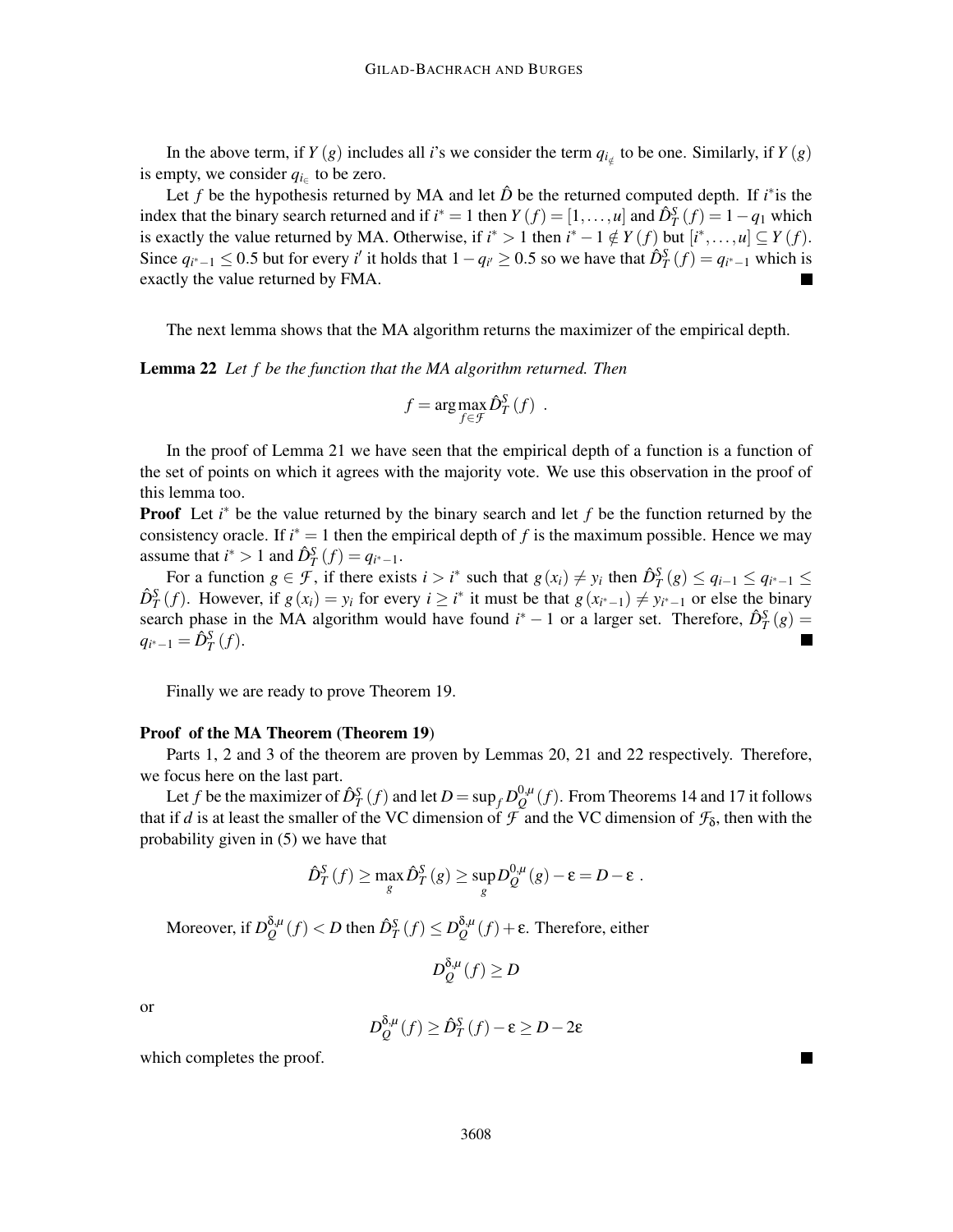### 3.2 Implementation Issues

The MA algorithm is straightforward to implement provided that one has access to three oracles: (1) An oracle capable of sampling unlabeled instances  $x_1, \ldots, x_u$ . (2) An oracle capable of sampling hypotheses  $f_1, \ldots, f_n$  from the belief distribution *Q*. (3) A learning algorithm *A* that returns a hypothesis consistent with the sample of instances (if such a hypothesis exists).

The first requirement is usually trivial. In a sense, the MA algorithm converts the consistency algorithm *A* to a semi-supervised learning algorithm by using this sample. The third requirement is not too restrictive. In a sense, many learning algorithms would be much simpler if they required a hypothesis which is consistent with the entire sample as opposed to a hypothesis which minimizes the number of mistakes (see, for example, Ben-David et al., 2003). The second requirement, that is sampling hypotheses, is challenging.

Sampling from continuous hypothesis classes is hard even in very restrictive cases. For example, even if  $Q$  is uniform over a convex body, sampling from it is challenging but theoretically possible (Fine et al., 2002). A closer look at the MA algorithm and the depth estimation algorithm reveals that these algorithms use the sample of functions in order to estimate the marginal  $Q[Y = 1|X = x] = Pr_{g \sim Q}[g(x) = 1]$ . In some cases, it is possible to directly estimate this value. For example, many learning algorithms output a real value such that the sign of the output is the predicted label and the amplitude is the margin. Using a sigmoid function, this can be viewed as an estimate of  $Q[Y = 1 | X = x]$ . This can be used directly in the above algorithms. Moreover, the results of Theorem 14 and Theorem 19 apply with  $\varepsilon = 0$ . Note that the algorithm that is used for computing the probabilities might be infeasible for run-time applications but can still be used in the process of finding the median.

Another option is to sample from a distribution *Q* ′ that approximates *Q* (Gilad-Bachrach et al., 2005). The way to use a sample from  $Q'$  is to reweigh the functions when computing  $\hat{D}_T(f|x)$ . Note that computing  $\hat{D}_T(f|x)$  such that it is close to  $D_Q(f|x)$  is sufficient for estimating the depth using the depth measure algorithm (Algorithm 1) and for finding the approximated median using the MA algorithm (Algorithm 2). Therefore, in this section we will focus only on computing the empirical conditional depth  $\hat{D}_T(f|x)$ . The following definition provides the estimate for  $D_Q(f|x)$ given a sample *T* sampled from *Q* ′ :

**Definition 23** Given a sample T and the relative density function  $\frac{dQ}{dQ'}$  we define

$$
\hat{D}_{T,\frac{dQ}{dQ'}}(f) = \frac{1}{n} \sum_j \frac{dQ(f_j)}{dQ'(f_j)} 1_{f_j(x) = f(x)}
$$

To see the intuition behind this definition, recall that  $D_Q(f|x) = Pr_{g \sim Q}[g(x) = f(x)]$  and  $\hat{D}_T(f|x) = \frac{1}{n} \sum_j 1_{f_j(x) = f(x)}$  where  $T = \{f_j\}_{j=1}^n$ . If T is sampled from  $Q^n$  we have that

.

$$
E_{T \sim Q^n} [\hat{D}_T(f | x)] = \frac{1}{n} \sum_j E\left[1_{f_j(x) = f(x)}\right] = \frac{1}{n} \sum_j \Pr[f_j(x) = f(x)] = D_Q(f | x) .
$$

Therefore, we will show that  $\hat{D}_{T,\frac{dQ}{dQ}}(f)$  is an unbiased estimate of  $D_Q(f|x)$  and that it is concentrated around its expected value.

Theorem 24 *Let Q and Q*′ *be probability measures over F . Then:*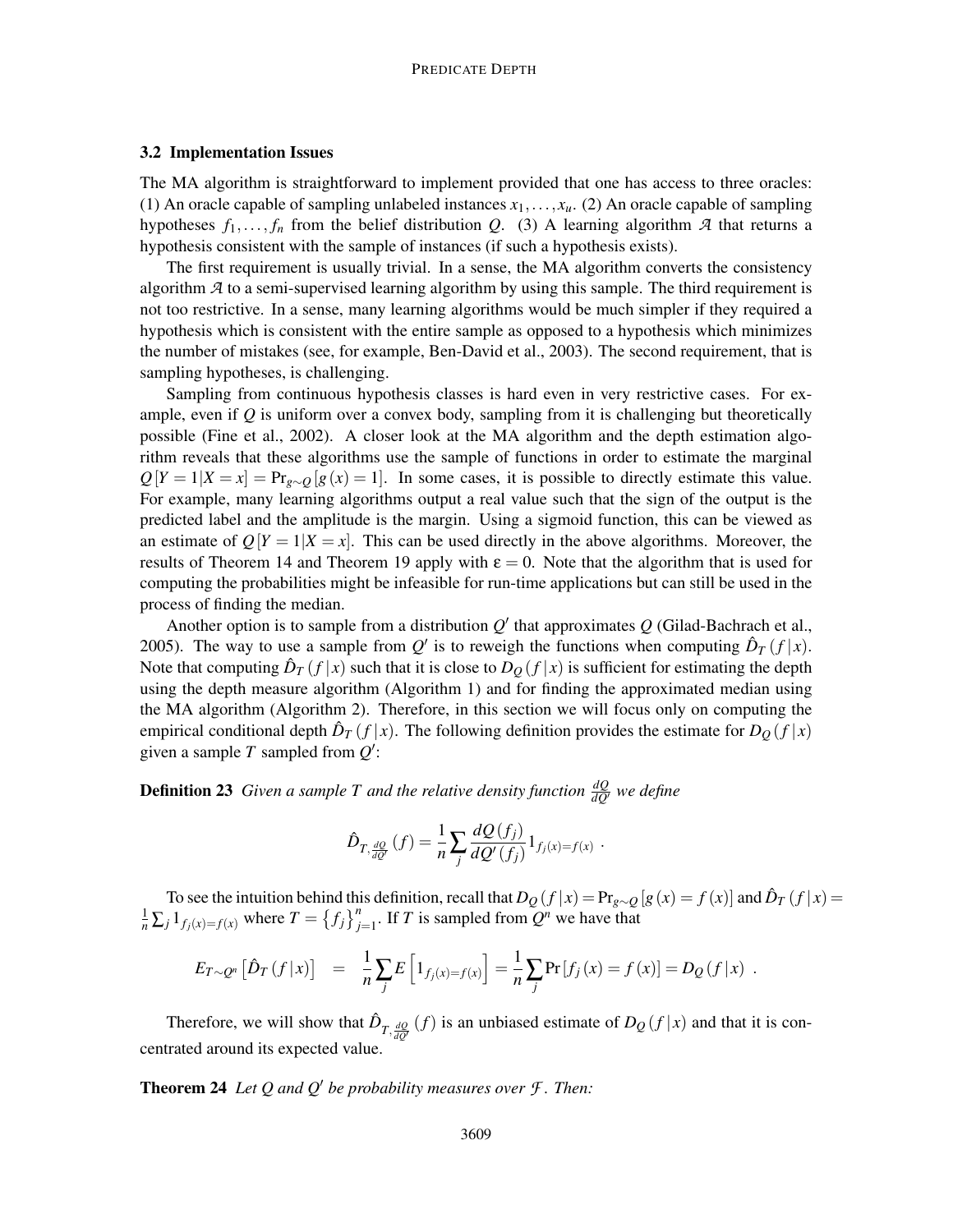1. For every f, 
$$
E_{T \sim Q^n} \left[ \hat{D}_{T, \frac{dQ}{dQ'}}(f) \right] = D_Q(f|x)
$$

2. If  $\frac{dQ}{dQ'}$  *is bounded such that*  $\frac{dQ}{dQ'} \leq c$  then

$$
\Pr_{T \sim Q'^n} \left[ \left| \hat{D}_{T, \frac{dQ}{dQ'}}(f) - D_Q(f|x) \right| > \varepsilon \right] < 2 \exp \left( -\frac{2n\varepsilon^2}{c^2} \right) .
$$

**Proof** To prove the first part we note that

$$
E_{T \sim Q^{\prime n}}\left[\hat{D}_{T,\frac{dQ}{dQ^{\prime}}}(f)\right] = E_{T \sim Q^{\prime n}}\left[\frac{1}{n}\sum_{j}\frac{dQ(f_j)}{dQ^{\prime}(f_j)}1_{f_j(x)=f(x)}\right]
$$
  
\n
$$
= E_{g \sim Q^{\prime}}\left[\frac{dQ(g)}{dQ^{\prime}(g)}1_{g(x)=f(x)}\right] = \int_{g}\frac{dQ(g)}{dQ^{\prime}(g)}1_{g(x)=f(x)}dQ^{\prime}(g)
$$
  
\n
$$
= \int_{g}1_{g(x)=f(x)}dQ(g) = D_{Q}(f|x) .
$$

The second part is proved by combining Hoeffding's bound with the first part of this theorem.

# 3.3 Tukey Depth and Median Algorithms

To complete the picture we demonstrate how the algorithms presented here apply to the problems of computing Tukey's depth function and finding the Tukey median. In section 2.1 we showed how to cast the Tukey depth as a special case of the predicate depth. We can use this reduction to use Algorithm 1 and Algorithm 2 to compute the Tukey depth and approximate the median respectively. To compute these values, we assume that one has access to a sample of points in  $\mathbb{R}^d$ , which we denote by  $f_1, \ldots, f_n$ . We also assume that one has access to a sample of directions and biases of interest. That is, we assume that one has access to a sample of  $x_i$ 's such that  $x_i \in \mathbb{S} \times \mathbb{R}$  where  $\mathbb{S}$ is the unit sphere. Hence, we interpret  $x_i$  as a combination of a *d*-dimensional unit vector  $x_i^v$  and an offset term  $x_i^{\theta}$ . Algorithm 3 shows how to use these samples to estimate the Tukey depth of a point  $f \in \mathbb{R}^d$ . Algorithm 4 shows how to use these samples to approximate the Tukey median. The analysis of these algorithms follows from Theorems 17 and 19 recalling that the VC dimension of this problem is *d*.

Computing the Tukey depth requires finding the infimum over all possible directions. As other approximation algorithm do (see Section 4.5) the algorithm presented here finds a minimum over a sample of possible directions represented by the sample *S*. When generating this sample, it is natural to select  $x_i^v$  uniformly from the unit sphere. According to the algorithms presented here one should also select  $x_i^{\theta}$  at random. However, for the special case of the linear functions we study here, it is possible to find the minimal depth over all possible selections of  $x_i^{\theta}$  once  $x_i^{\nu}$  is fixed. This can be done by counting the number of  $f_j$ 's such that  $f_j \cdot x_i^v > f \cdot x_i^v$  and the number of  $f_j$ 's such that  $f_j \cdot x_i^v < f \cdot x_i^v$  and taking the minimal value between these two. We use this in the algorithm presented here.

Algorithm 4 selects a set of random directions  $x_1, \ldots, x_u$ . The median f should be central in every direction. That is, if we project  $f_1, \ldots, f_n$  and  $f$  on  $x_i$  then the projection of  $f$  should be close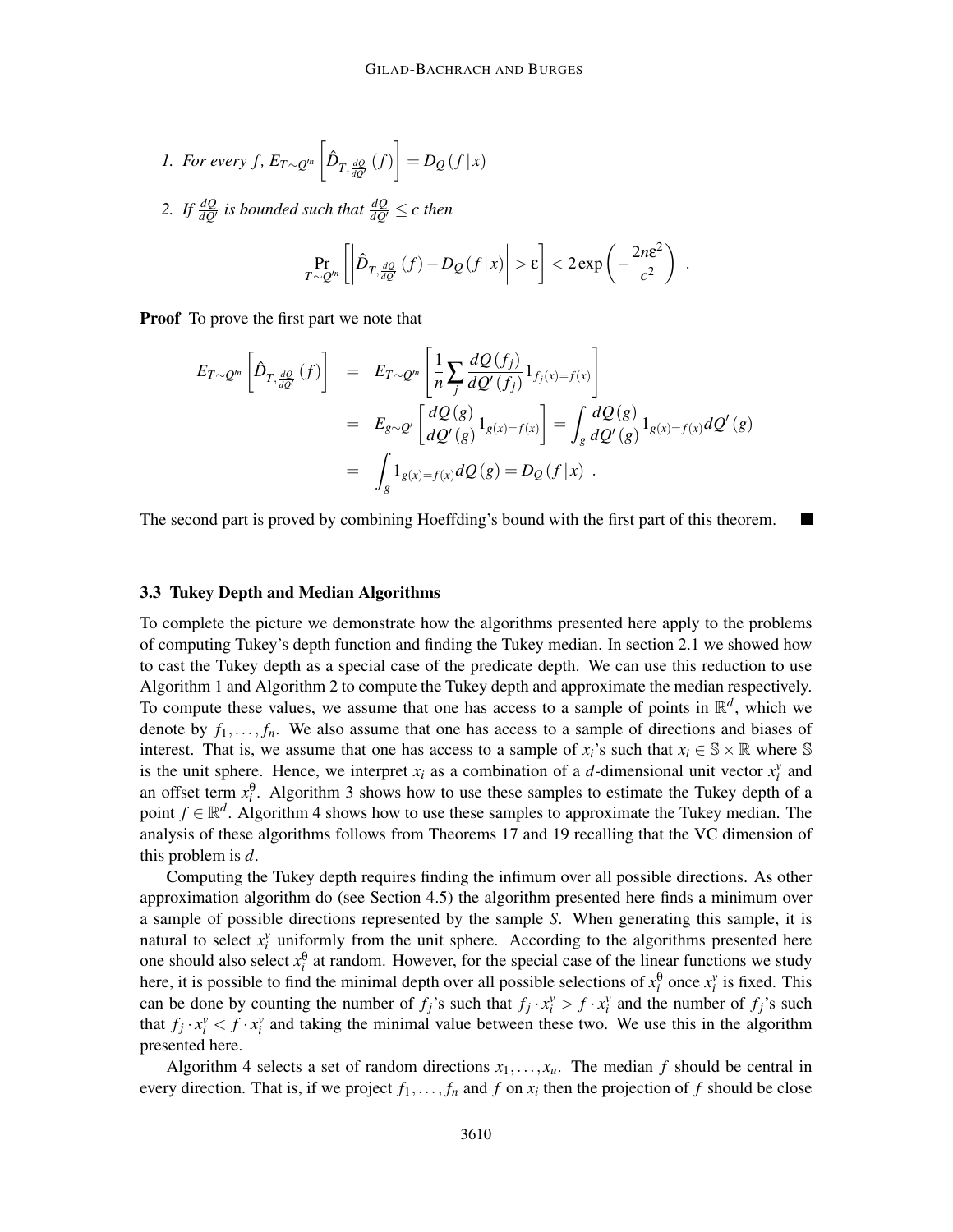# Algorithm 3 Tukey Depth Estimation Inputs:

- A sample  $S = \{x_1, \ldots, x_u\}$  such that  $x_i \in \mathbb{S}$
- A sample  $T = \{f_1, \ldots, f_n\}$  such that  $f_j \in \mathbb{R}^d$
- A point  $f \in \mathbb{R}^d$

# Output:

•  $\hat{D}_T^S(f)$  - an approximation for the depth of *f* 

# Algorithm:

- 1. for  $i = 1, ..., u$  compute  $\hat{D}_T(f | x_i) = \frac{1}{n} \min(|f_j : f_j \cdot x_i > f \cdot x_i|, |f_j : f_j \cdot x_i < f \cdot x_i|)$
- 2. return  $\hat{D}_T^S(f) = \min_i \hat{D}(f|x_i)$

# Algorithm 4 Tukey Median Approximation Inputs:

- A sample  $S = \{x_1, \ldots, x_u\}$  such that  $x_i \in \mathbb{S}$
- A sample  $T = \{f_1, \ldots, f_n\}$  such that  $f_j \in \mathbb{R}^d$
- A linear programs solver *A* that given a set of linear constraints finds a point that is consistent with the constraints if such a point exists.

# Outputs:

• A point  $f \in \mathbb{R}^d$  and its depth estimation  $\hat{D}_T^S(f)$ 

# Details:

- 1. Foreach  $i = 1, ..., u$  and  $j = 1, ..., n$  compute  $f_j \cdot x_i$
- 2. Let  $s_i^1, \ldots s_i^n$  be the sorted values of  $f_j \cdot x_i$ .
- 3. Use binary search to find the smallest  $k = 0, \ldots, \frac{n}{2}$  for which *A* can find *f* such that

$$
\forall i \ \ s_i^{\left\lfloor \frac{n}{2} \right\rfloor - k} \le f \cdot x_i < s_i^{\left\lceil \frac{n}{2} \right\rceil + k}
$$

4. Return the *f* that *A* found for the smallest *k* in (3).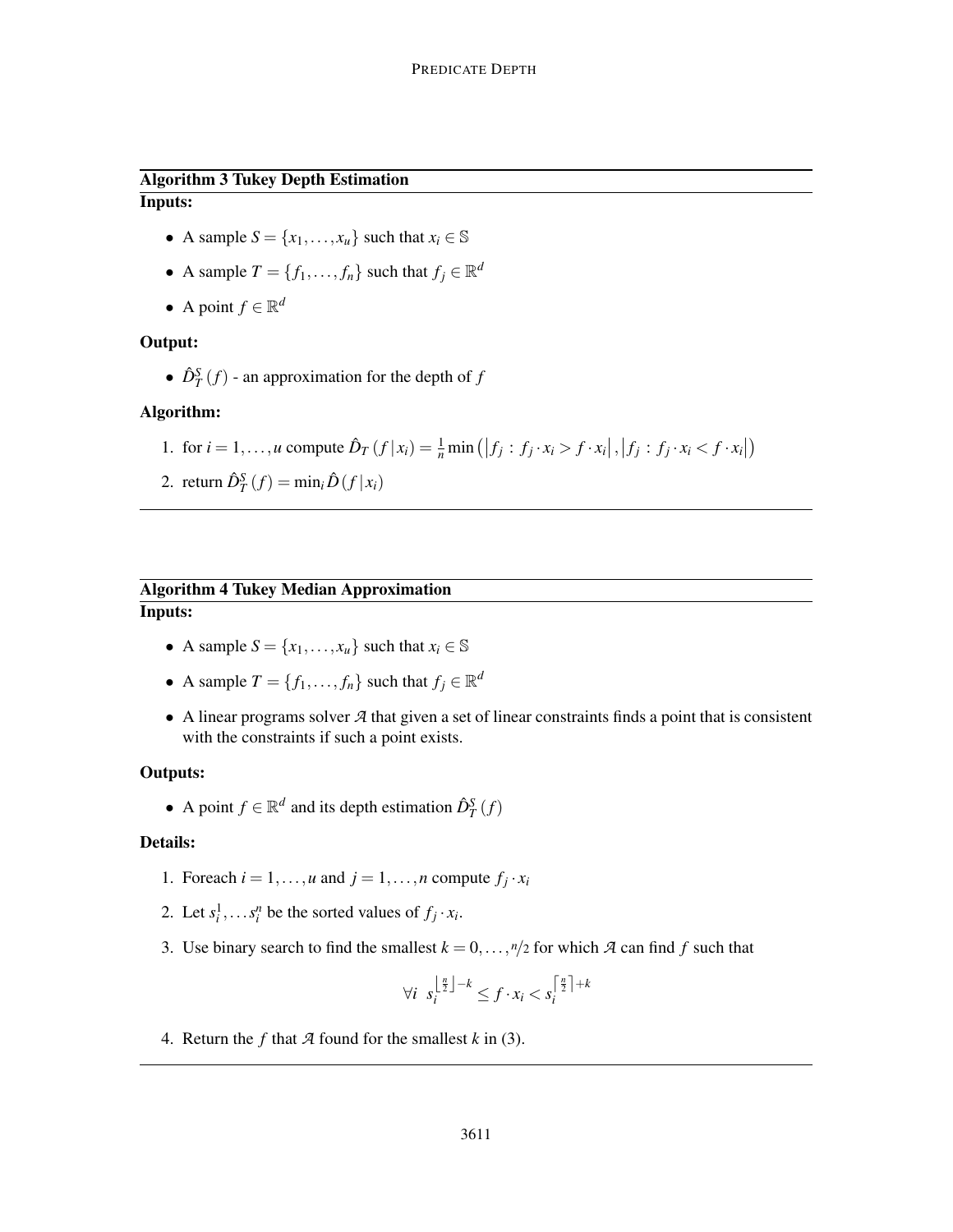to the median of the projection, that is, it should have high one dimensional depth. Therefore, we can start by seeking *f* with the highest possible depth in every direction. If such *f* does not exist we can weaken the depth requirement in each direction and try again until we can find a candidate *f* . Algorithm 4 accelerates this process by using binary search. Note that since the above procedures use only inner products, kernel versions are easily constructed.

## 4. Relation to Previous Work

In this section we survey the relevant literature. Since depth plays an important role in multivariate statistics it has been widely studied, see Liu et al. (1999), for example, for a comprehensive introduction to statistical depth and its applications in statistics and the visualization of data. We focus only on the part that is related to the work presented here. To make this section easier to follow, we present each related work together with its contexts. Note however that the rest of this work does not build upon information presented in this section and thus a reader can skip this section if he wishes to do so.

# 4.1 Depth for Functional Data

López-Pintado and Romo (2009) studied depth for functions. The definitions of depth used therein is closer in spirit to the simplicial depth in the multivariate case (Liu, 1990). As a consequence it is defined only for the case where the measure over the function space is an empirical measure over a finite set of functions. Zuo (2003) studied the projection based depth. For a point *x* in  $\mathbb{R}^d$  and a measure  $\nu$  over  $\mathbb{R}^d \times \mathbb{R}$ , the depth of *x* with respect to  $\nu$  is defined to be

$$
D_{\mathbf{v}}(x) = \left(1 + \sup_{\|u\|=1} \phi(u, x, \mathbf{v})\right)^{-1} \text{ where}
$$
  

$$
\phi(u, x, \mathbf{v}) \equiv \frac{|u \cdot x - \mu(\mathbf{v}|_x)|}{\sigma(\mathbf{v}|_x)}
$$

where  $\mu$  is a measure of dislocation and  $\sigma$  is a measure of scaling. The functional depth we present in this work can be presented in similar form by defining, for a function *f* ,

$$
D(f, v) = \left(1 + \sup_{x \in X} \phi(f, x, v)\right)^{-1} \text{ where}
$$
  

$$
\phi(f, x, v) = |f(x) - E_{g \sim v}[g(x)]|.
$$

Fraiman and Muniz (2001) introduced an extension of univariate depth to function spaces. For a real function f, the depth of f is defined to be  $E_x[D(f(x))]$  where  $D(\cdot)$  is the univariate depth function. It is not clear how to use this definition in the binary classification setting. Since the range of the functions contains only two possible values, the univariate rank is of limited utility. However, if we choose the rank function such that the rank of a value is the probability that a function will assign this value, we arrive at a similar definition to the one we propose. The main difference is that Fraiman and Muniz (2001) define the depth as an average over all *x*'s, while in our setting we take the infimum. This plays a key role in our analysis.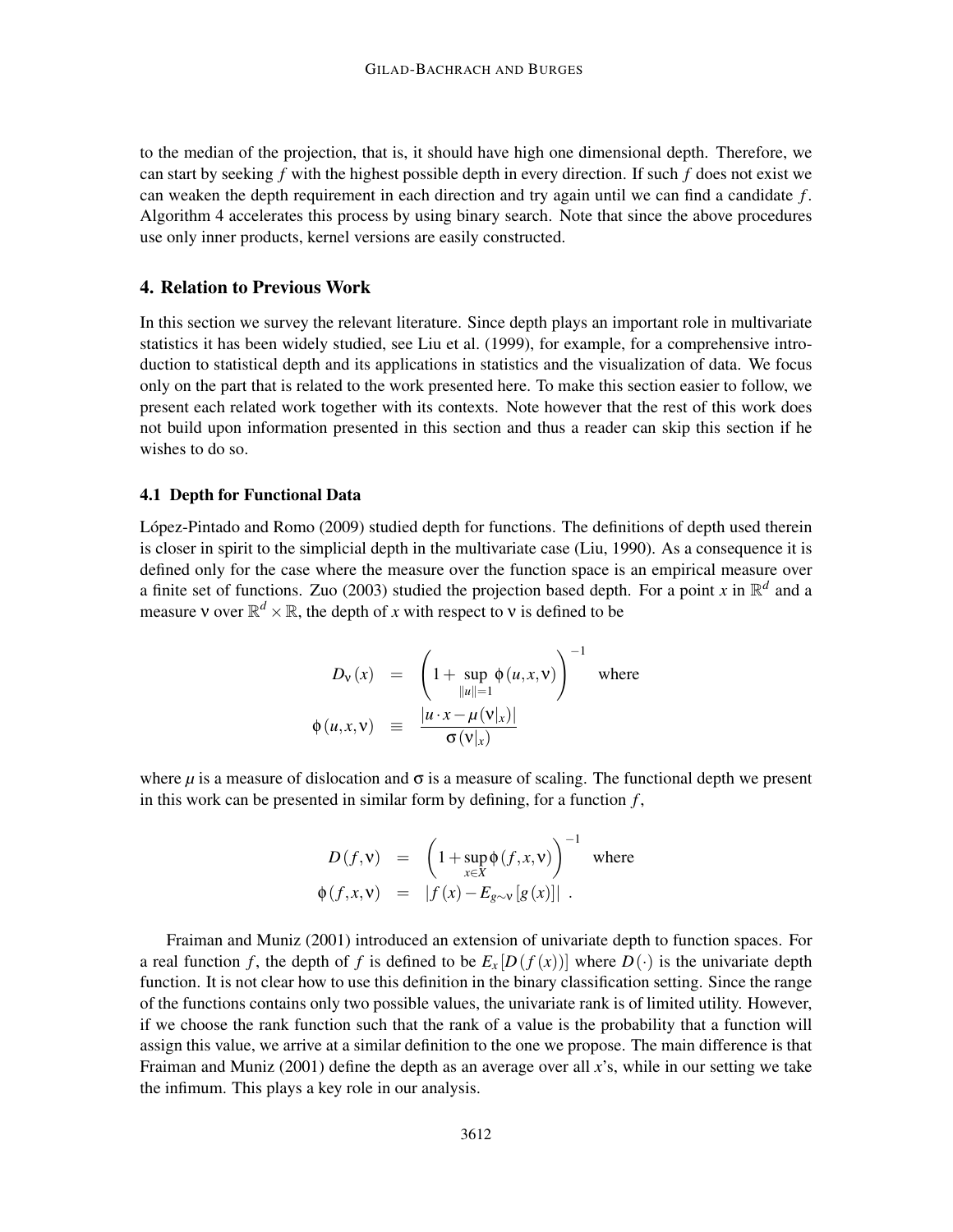# 4.2 Depth and Classification

Ghosh and Chaudhuri (2005a) used depth for classification purposes. Given samples of data from the different classes, one creates depth functions for each of the classes. At inference time, the depth of a point *x* is computed with respect to each of the samples. The algorithm associates an instance *x* with the class in which  $x$  is deepest. Ghosh and Chaudhuri (2005a) prove generalization bounds in the case in which each class has a elliptic distribution. Cuevas et al. (2007) used a similar approach and compared the performance of different depth functions empirically. Jörnsten (2004) used a similar approach with an *L*<sup>1</sup> based depth function. Billor et al. (2008) proposed another variant of this technique.

Ghosh and Chaudhuri (2005b) introduced two variants of depth functions to be used for learning linear classifiers. Let  $\{(x_i, y_i)\}_{i=1}^n$ *i*<sup>n</sup><sub>*i*=1</sub> be the training data such that  $x_i \in \mathbb{R}^d$  and  $y_i \in \pm 1$ . In the first variant, the depth of a linear classifier  $\alpha \in \mathbb{R}^d$  is defined to be

$$
U(\alpha) = \frac{1}{n+n} \sum_{i:y_i=1} \sum_{j:y_j=-1} \mathbb{I}[\alpha \cdot (x_i - x_j) > 0]
$$

where  $n^+$  and  $n^-$  are the numbers of positive (and negative) examples, and I is the indicator function. The regression based depth function is defined to be

$$
\Delta(\alpha, \beta) = \frac{\pi^+}{n^+} \sum_{i: y_i = 1} \mathbb{I}[\alpha \cdot x_i + \beta > 0] + \frac{\pi^-}{n^-} \sum_{i: y_i = -1} \mathbb{I}[\alpha \cdot x_i + \beta < 0]
$$

where  $\pi^+$  and  $\pi^-$  are positive scalars that sum to one. It is easy to see that the regression based depth defined here is the balanced misclassification probability. The authors showed that as the sample size goes to infinity, the maximal depth classifier is the optimal linear classifier. However, since minimizing this quantity is known to be hard, the authors suggesting using the logistic function as a surrogate to the indicator function. Therefore, these methods are very close (and in some cases identical) to logistic regression.

Gilad-Bachrach et al. (2004) used the Tukey depth to analyze the generalization performance of the Bayes Point Machine (Herbrich et al., 2001). This work uses depth in a similar fashion to the way we use it in the current study. However, the definition of the Bayes depth therein compares the generalization error of a hypothesis to the Bayes classifier in a way that does not allow the use of the PAC-Bayes theory to bound the gap between the empirical error and the generalization error. As a result the analysis in Gilad-Bachrach et al. (2004) was restricted to the realizable case in which the empirical error is zero.

#### 4.3 Regression Depth

Rousseeuw and Hubert (1999) introduced the notion of regression depth. They discussed linear regression but their definition can be extended to general function classes in the following way: Let  $\mathcal{F} = \{f : \mathcal{X} \mapsto \mathbb{R}\}$  be a function class and let  $S = \{(x_i, y_i)\}_{i=1}^n$  $\sum_{i=1}^{n}$  be a sample such that  $x_i \in \mathcal{X}$  and  $y_i \in \mathbb{R}$ . We say that the function  $f \in \mathcal{F}$  has depth zero ("non-fit" in Rousseeuw and Hubert, 1999) if there exists  $g \in \mathcal{F}$  that is strictly better than  $f$  on every point in  $S$ . That is, for every point  $(x_i, y_i)$ one of the following applies:

$$
\begin{aligned}\ni. & f(x_i) < g(x_i) \leq y_i \\
ii. & f(x_i) > g(x_i) \geq y_i\n\end{aligned}
$$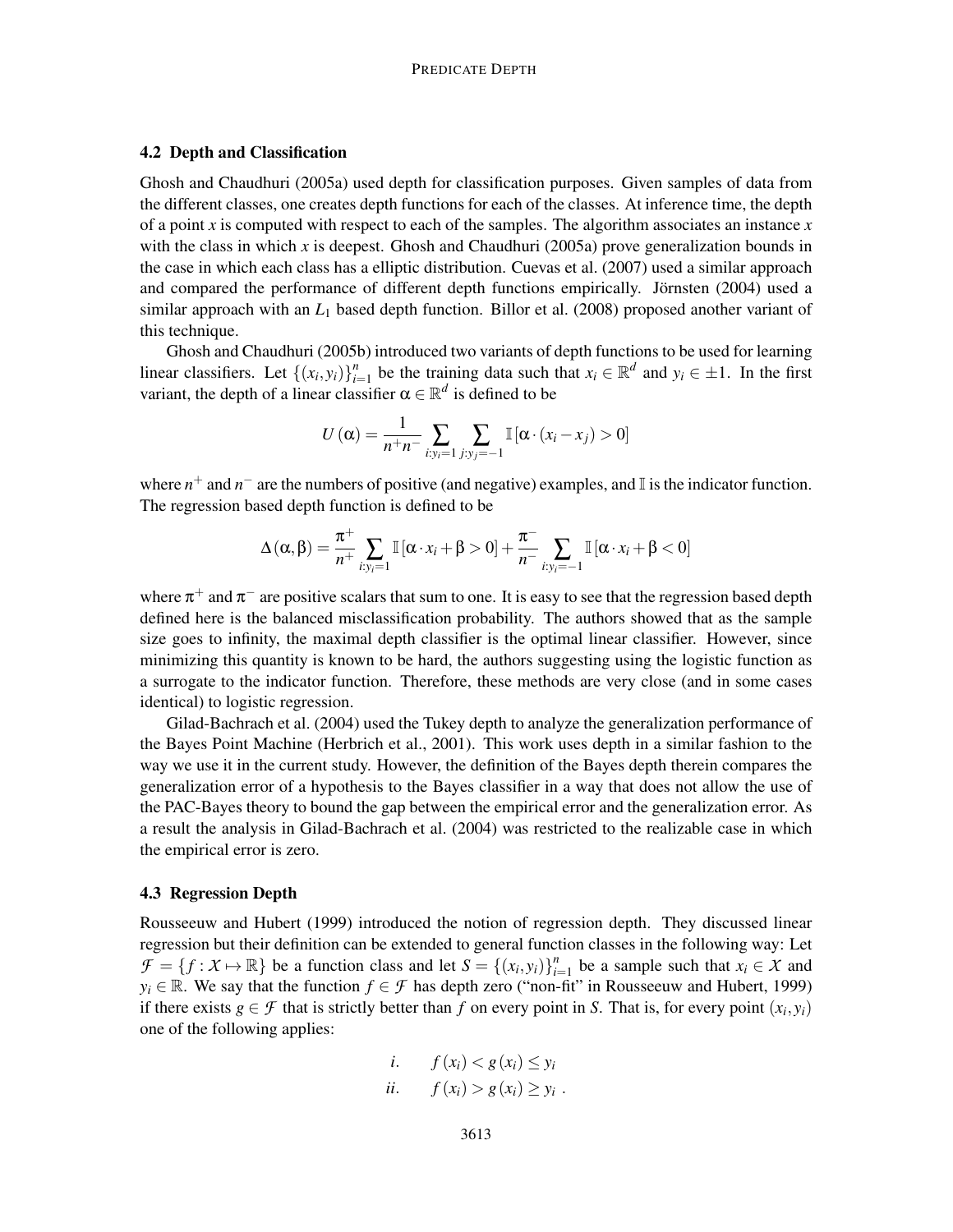A function  $f \in \mathcal{F}$  is said to have a depth *d* if *d* is the minimal number of points that should be removed from *S* to make *f* a non-fit.

Christmann (2006) applied the regression depth to the classification task. He used the logit function to convert the classification task to a regression problem. He showed that in this setting the regression depth is closely related to the logistic regression problem and the well known risk minimization technique.

#### 4.4 An Axiomatic Definition of Depth

Most of the applications of depth for classification define the depth of a classifier with respect to a given sample. This is true for the regression depth as well. In that respect, the empirical accuracy of a function is a viable definition of depth. However, in this study we define the depth of a function with respect to a probability measure over the function class. Following Zuo and Serfling (2000) we introduce a definition of a depth function for the classification setting. Our definition has four conditions, or axioms. The first condition is an invariance requirement, similar to the affine invariance requirement in multivariate depth functions. In our setting, we require that if there is a symmetry group acting on the hypothesis class then the same symmetry group acts on the depth function too. The second condition is a symmetry condition: it requires that if the Bayesian optimal hypothesis happens to be a member of the hypothesis class then the Bayesian optimal hypothesis is the median hypothesis. The third condition is the monotonicity condition. This requires that if  $f_1$ and  $f_2$  are two hypotheses such that  $f_1$  is strictly closer to the Bayesian optimal hypothesis than  $f_2$ , then  $f_1$  is deeper than  $f_2$ . The final requirement is that the depth function is not trivial, that is, that the depth is not a constant value.

**Definition 25** Let  $\mathcal{F} = \{f : \mathcal{X} \mapsto \pm 1\}$  and let Q be a probability measure over  $\mathcal{F}$ .  $D_Q : \mathcal{F} \mapsto \mathbb{R}^+$ *is a depth function if it has the following properties:*

- *1. Invariance:* If  $\sigma: X \mapsto X$  is a symmetry of F in the sense that for every  $f \in \mathcal{F}$  there exists  $f_{\sigma} \in \mathcal{F}$  *such that*  $f(\sigma(x)) = f_{\sigma}(x)$  *then for every Q and*  $f: D_Q(f) = D_{Q_{\sigma}}(f_{\sigma})$ *. Here,*  $Q_{\sigma}$  *is such that for every measurable set*  $A \subseteq \mathcal{F}$  *we let*  $A_{\sigma} = \{f_{\sigma} : f \in A\}$  *and have that*  $Q(A) =$  $Q_{\sigma}(A_{\sigma})$ .
- 2. **Symmetry:** if there exists  $f^* \in \mathcal{F}$  such that  $\forall x \in \mathcal{X}$ ,  $Q\{f : f(x) = f^*(x)\} \ge 1/2$  then  $D_Q(f^*) =$  $\sup_{f} D_Q(f)$ .
- *3. Monotonicity: if there exists*  $f^* \in \mathcal{F}$  *such that*  $D_Q(f^*) = \sup_f D_Q(f)$  *then for every*  $f_1, f_2 \in$  $\mathcal{F}$ *, if*  $f_1(x) \neq f^*(x) \Longrightarrow f_2(x) \neq f^*(x)$  then  $D_Q(f_1) \geq D_Q(f_2)$ *.*
- *4. Non-trivial: for every*  $f \in \mathcal{F}$ *, there exist Q such that f is the unique maximizer of*  $D_Q$ *.*

Our definition attempts to capture the same properties that Zuo and Serfling (2000) considered, with a suitable adjustment for the classification setting. It is a simple exercise to verify that the predicate depth meets all of the above requirements.

#### 4.5 Methods for Computing the Tukey Median

Part of the contribution of this work is the proposal of algorithms for approximating the predicate depth and the predicate median. The Tukey depth is a special case of the predicate depth and therefore we survey the existing literature for computing the Tukey median here. Chan (2004) presented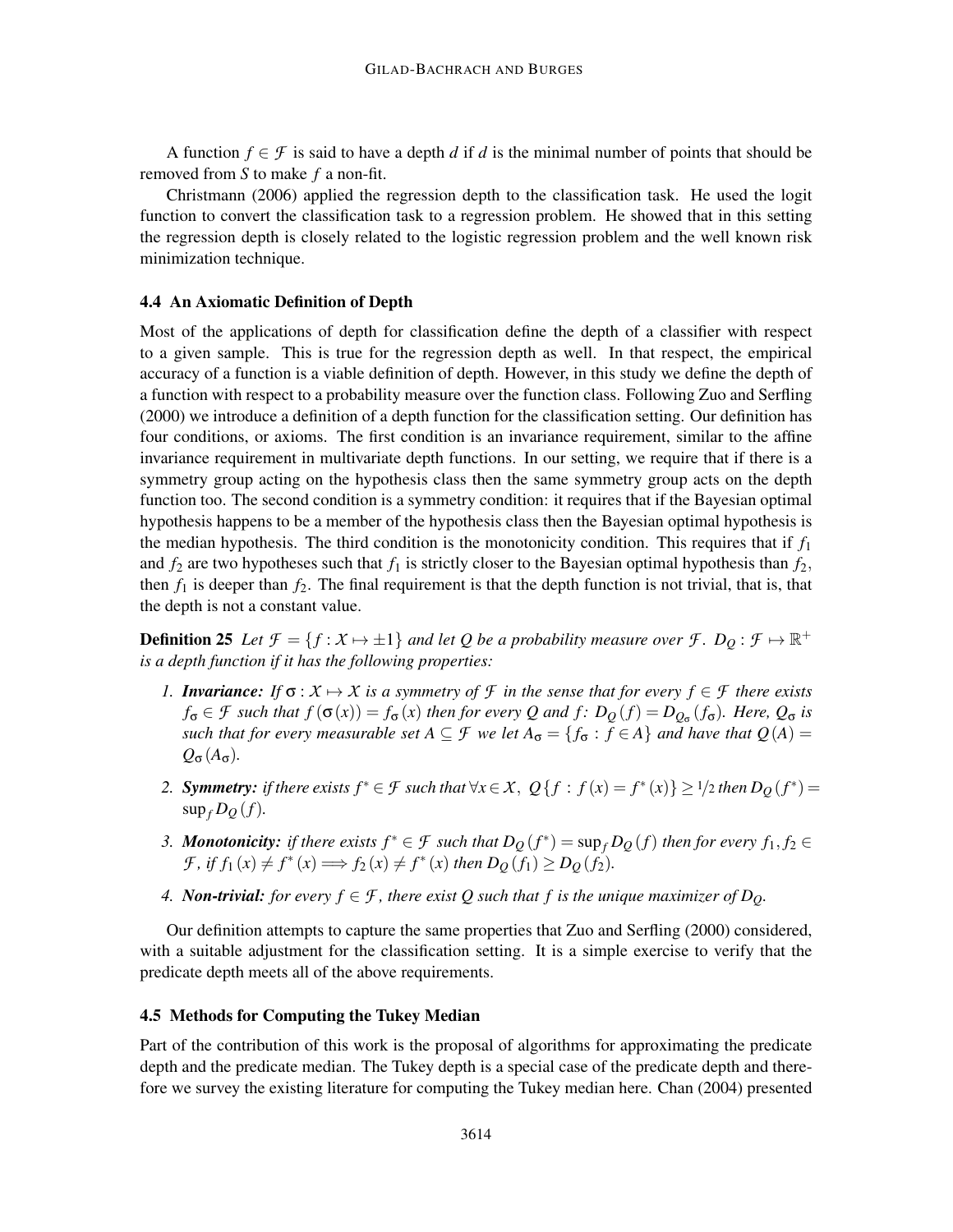#### PREDICATE DEPTH

optimal algorithms for computing the Tukey median. Chan presented a randomized algorithm that can find the Tukey median for a sample of *n* points with expected computational complexity of  $O(n \log n)$  when the data is in  $\mathbb{R}^2$  and  $O(n^{d-1})$  when the data is in  $\mathbb{R}^d$  for  $d > 2$ . It is conjectured that these results are optimal for finding the exact median. Massé (2002) analyzed the asymptotic behavior of the empirical Tukey depth. The empirical Tukey depth is the Tukey depth function when it is applied to an empirical measure sampled from the true distribution of interest. He showed that the empirical depth converges uniformly to the true depth with probability one. Moreover, he showed that the empirical median converges to the true median at a rate that scales as  $1/\sqrt{n}$ . Cuesta-Albertos and Nieto-Reyes (2008) studied the random Tukey depth. They proposed picking *k* random directions and computing the univariate depth of each candidate point for each of the *k* directions. They defined the random Tukey depth for a given point to be the minimum univariate depth of this point with respect to the *k* random directions. In their study, they empirically searched for the number of directions needed to obtain a good approximation of the depth. They also pointed out that the random Tukey depth uses only inner products and hence can be computed in any Hilbert space.

Note that the empirical depth of Massé (2002) and the random Tukey depth of Cuesta-Albertos and Nieto-Reyes (2008) are different quantities. In the empirical depth, when evaluating the depth of a point *x*, one considers every possible hyperplane and evaluates the measure of the corresponding half-space using only a sample. On the other hand, in the case of random depth, one evaluates only *k* different hyperplanes. However, for each hyperplane it is assumed that the true probability of the half-space is computable. Therefore, each one of these approaches solves one of the problems involved in computing the Tukey depth. However, in reality, both problems need to be solved simultaneously. That is, since scanning all possible hyperplanes is computationally prohibited, one has to find a subset of representative hyperplanes to consider. At the same time, for each hyperplane, computing the measure of the corresponding half-space is prohibitive for general measures. Thus, an approximation is needed here as well. The solution we present addresses both issues and proves the convergence of the outcome to the Tukey depth, as well as giving the rate of convergence.

Since finding the deepest point is hard, some studies focus on just finding a deep point. Clarkson et al. (1996) presented an algorithm for finding a point with depth  $\Omega(1/d^2)$  in polynomial time. For the cases in which we are interested, this could be insufficient. When the distribution is logconcave, there exists a point with depth  $1/e$ , independent of the dimension (Caplin and Nalebuff, 1991). Moreover, for any distribution there is a point with a depth of at least  $1/d+1$  (Carathèodory's theorem).

#### 4.6 PAC-Bayesian Bounds

Our works builds upon the PAC-Bayesian theory that was first introduced by McAllester (1999). These results were further improved in a series of studies (see, for example, Seeger, 2003; Ambroladze et al., 2007; Germain et al., 2009). These results bound, with high probability, the gap between the empirical error of a stochastic classifier based on a posterior *Q* to the expect error of this classifier in terms of the KL-divergence between *Q* and the prior *P*. Some of these studies demonstrate how this technique can be applied to the class of linear classifier and how to improve the bounds by using parts of the training data to learn a prior *P* to further tighten the generalization bounds.

In the current study we use different approaches which result in different type of bounds. Theorem 4 shows a multiplicative bound on the error of a classifier with respect to the error of the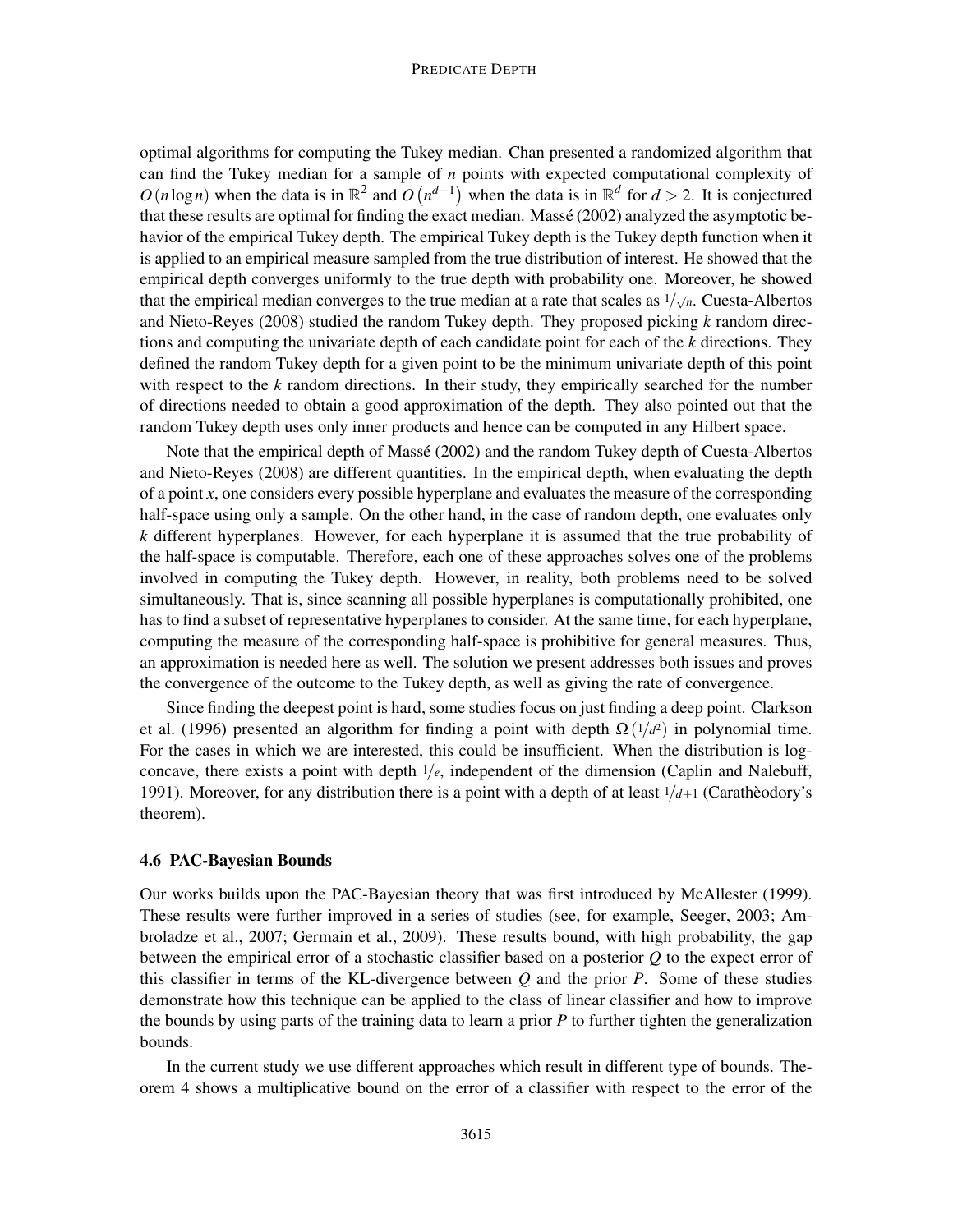Gibbs classifier. For example, if the posterior is log-concave and the hypothesis is the mean of the posterior, then the multiplicative factor is  $e \approx 2.71$ . This bound contains no additive components, therefore, if the generalization error of the Gibbs classifier is small, this new bound may be superior compared to bounds which have additive components (Ambroladze et al., 2007; Germain et al., 2009). The structure of this bound is closer to the consistency bounds for the Nearest Neighbor algorithm (Fix and Hodges Jr, 1951). However, unlike consistency bounds, the bound of Theorem 4 applies to any sample size and any method of obtaining the data.

Another aspect of Theorem 4 is that the bound applies to any classification function. That means that it does not assume that the classifier comes from the same class on which the Gibbs classifier is defined, neither does it make any assumptions on the training process. For example, the training error does not appear in this bound.

Theorem 5 uses the PAC-Bayesian theory to relate the training error of the Gibbs classifier to the generalization error of a deep classifier. In Ambroladze et al. (2007) and Germain et al. (2009) the posterior *Q* is chosen to be a unit variance Gaussian around the linear classifier of interest. Using the same posterior in Theorem 5 will result in inferior results since there is an extra penalty of factor 2 due to the  $1/2$  depth of the center of the Gaussian. However, our bound provides more flexibility in choosing the posterior *Q* in the tradeoff between the empirical error, the KL divergence and the depth. It is left as an open problem to determine if one can derive better bounds by using this flexibility.

## 5. Discussion

In this study we addressed the hypothesis selection problem. That is, given a posterior belief over the hypothesis class, we examined the problem of choosing the best hypothesis. To address this challenge, we defined a depth function for classifiers, the predicate depth, and showed that the generalization of a classifier is tied to its predicate depth. Therefore, we suggested that the deepest classifier, the predicate median, is a good candidate hypothesis to select. We analyzed the breakdown properties of the median and showed it is related to the depth as well. We contrasted these results with the more commonly used maximum a posteriori classifier.

In the second part of this work we discussed the algorithmic aspects of our proposed solution. We presented efficient algorithms for uniformly measuring the predicate depth and for finding the predicate median. Since the Tukey depth is a special case of the depth presented here, it also follows that the Tukey depth and the Tukey median can be approximated in polynomial time by our algorithms.

Our discussion was limited to the binary classification case. It will be interesting to see if this work can be extended to other scenarios, for example, regression, multi-class classification and ranking. These are open problems at this point.

# References

- A. Ambroladze, E. Parrado-Hernández, and J. Shawe-Taylor. Tighter PAC-Bayes bounds. *Advances in neural information processing systems*, 19:9, 2007.
- S. Ben-David, N. Eiron, and P. M. Long. On the difficulty of approximately maximizing agreements. *J. Comput. Syst. Sci.*, 66(3):496–514, 2003.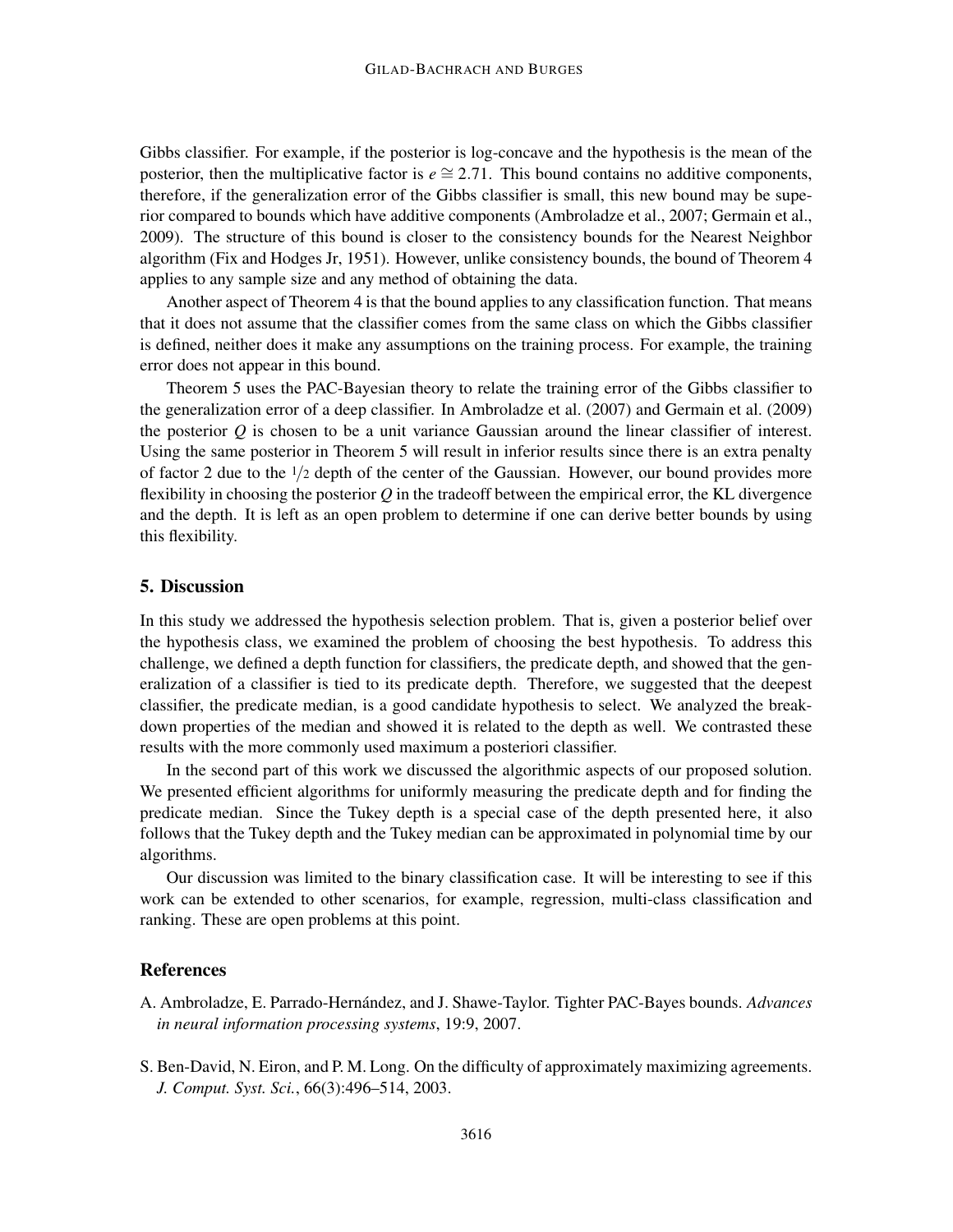- N. Billor, A. Abebe, A. Turkmen, and S. V. Nudurupati. Classification based on depth transvariations. *Journal of classification*, 25(2):249–260, 2008.
- C. Borell. Convex set functions in d-space. *Periodica Mathematica Hungarica*, 6:111–136, 1975. ISSN 0031-5303. 10.1007/BF02018814.
- A. Caplin and B. Nalebuff. Aggregation and social choice: A mean voter theorem. *Econometrica*, 59(1):1–23, January 1991.
- T. M. Chan. An optimal randomized algorithm for maximum Tukey depth. In *SODA*, pages 430– 436, 2004.
- A. Christmann. Regression depth and support vector machine. *DIMACS series in discrete mathematics and theoretical computer science*, 72:71–86, 2006.
- K. L. Clarkson, D. Eppstein, G. L. Miller, C. Sturtivant, and S. H. Teng. Approximating center points with iterative radon points. *Int. J. Comput. Geometry Appl.*, 6(3):357–377, 1996.
- C. Cortes and V. Vapnik. Support-vector networks. *Machine Learning*, 20(3):273–297, 1995.
- J. A. Cuesta-Albertos and A. Nieto-Reyes. The random Tukey depth. *Computational Statistics & Data Analysis*, 52, 2008.
- A. Cuevas, M. Febrero, and R. Fraiman. Robust estimation and classification for functional data via projection-based depth notions. *Computational Statistics*, 2007.
- P. L. Davies and U. Gather. Breakdown and groups. *The Annals of Statistics*, 33(3):977–1035, 2005.
- S. Fine, R. Gilad-Bachrach, and E. Shamir. Query by committee, linear separation and random walks. *Theor. Comput. Sci.*, 284(1):25–51, 2002.
- E. Fix and J. L. Hodges Jr. Discriminatory analysis-nonparametric discrimination: Consistency properties, 1951.
- R. Fraiman and G. Muniz. Trimmed means for functional data. *Test*, 2001.
- P. Germain, A. Lacasse, F. Laviolette, M. Marchand, and S. Shanian. From PAC-Bayes bounds to KL regularization. In *ICML*, 2009.
- A. K. Ghosh and P. Chaudhuri. On maximum depth and related classifiers. *Scandinavian Journal of Statistics*, 32(2):327–350, 2005a.
- A. K. Ghosh and P. Chaudhuri. On data depth and distribution-free discriminant analysis using separating surfaces. *Bernoulli*, 11(1):1–27, 2005b.
- R. Gilad-Bachrach, A. Navot, and N. Tishby. Bayes and Tukey meet at the center point. In *Proceedings of the Conference on Learning Theory (COLT)*, pages 549–563. Springer, 2004.
- R. Gilad-Bachrach, A. Navot, and N. Tishby. Query by committee made real. In *NIPS*, 2005.
- F. R. Hampel. A general qualitative definition of robustness. *The Annals of Mathematical Statistics*, 42(6):1887–1896, 1971.